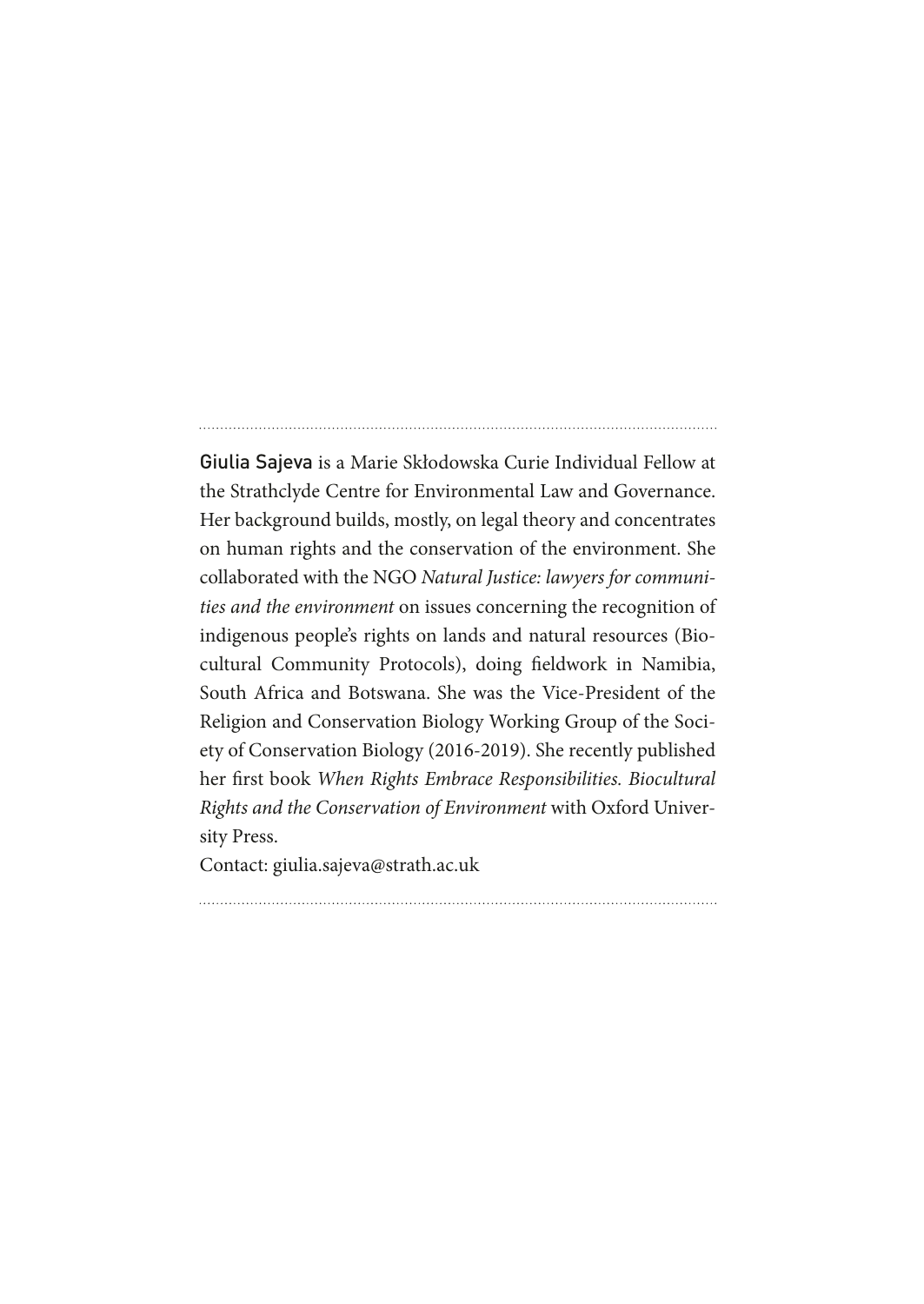*Soft Power Revista euro-americana de teoría e historia de la política y del derecho* 

*Vol. 7,1. Enero-Junio 2020 ISSN (online): 2539/2239 ISSN (print): 2389-8232 http://dx.doi.org/10.14718/SofPower.2020.7.1.4* 

# **ANTHROPOCENE: NEW ENCOUNTERS, OLD PATTERNS. A FEW COMMENTS ON PAYMENTS FOR ECOSYSTEM SERVICES1**

## Giulia Sajeva

Marie Skłodowska-Curie Fellow, Strathclyde Centre for Environmental Law and Governance, University of Strathclyde<sup>1</sup>

# **Abstract**

Tis paper focuses on one of the answers that have been given to the question: *what type of change is to be pursued* to limit human impact on the Earth while considering the needs of poor and disadvantaged communities? In particular it looks at a proposal that combines *sustainable development* approaches with market mechanisms and topdown technocratic responses: Payments for Ecosystem Services frameworks. They have been criticized by many points of view and this paper questions, in particular, their very reliance on the market, questioning their appropriateness for the regulation of conservation activities and their interaction with local communities.

<sup>1.</sup> Reception date:  $26<sup>th</sup>$  April 2020; acceptance date:  $20<sup>th</sup>$  May 2020. The essay is the issue of a research carried out within the European Union's Horizon 2020 research and innovation programme under the Marie Skłodowska-Curie grant agreement No 841546.

I must specially thank Serena Marcenò for her support in the planning and realization of this article. Without her call during the crazy moments of lock-down, I would have missed the opportunity to join this fantastic cohort of authors addressing such an important and pressing theme. My thanks are also owned to David Cody who helped me with the linguistic revision of the paper with incredible attention and speed (all mistakes that remain are to be attributed to me and my post-review "additions"). A final thank to the blind reviews for spotting a huge citation gap in the first version of the paper.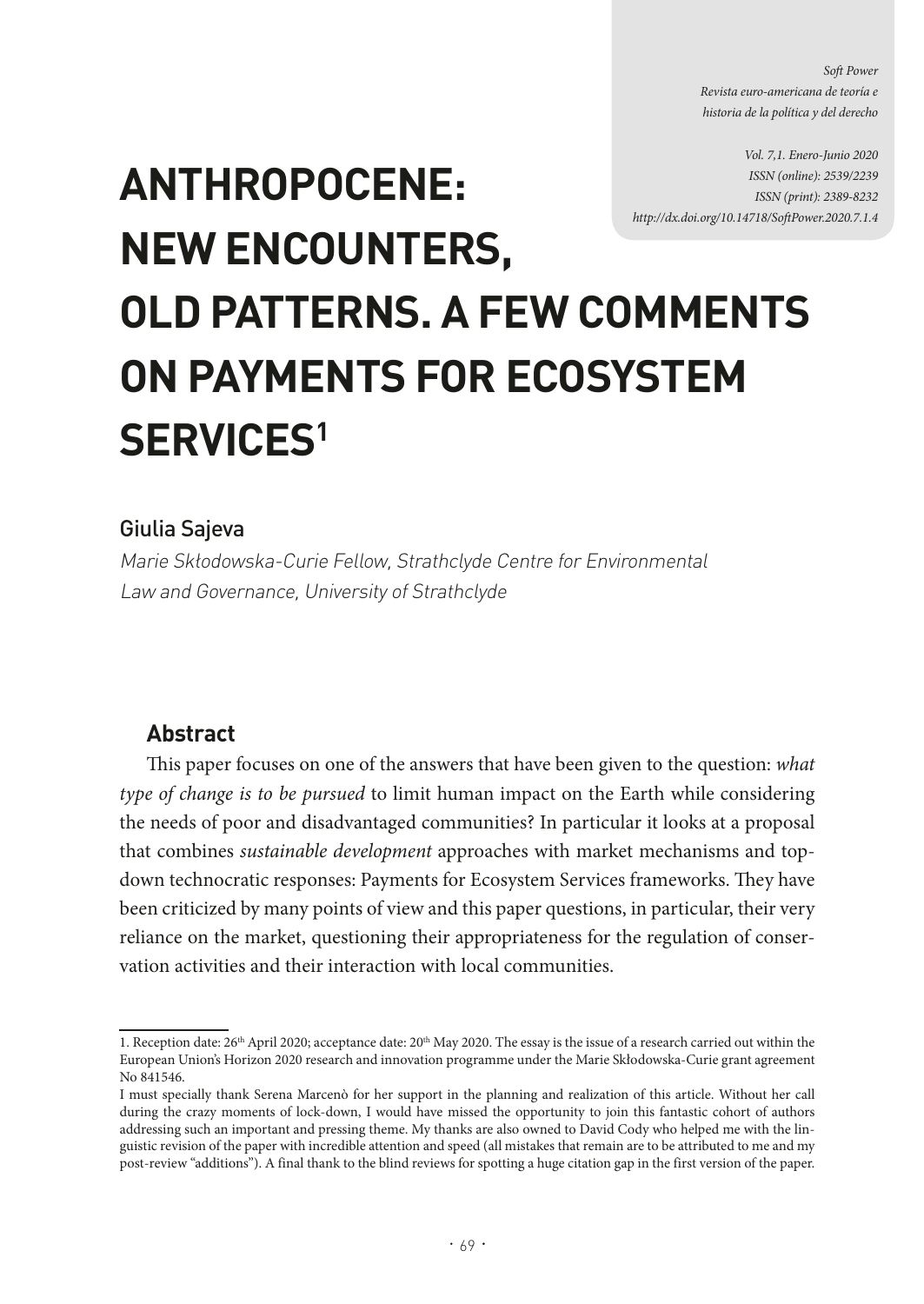## **Keywords**

Anthropocene, market-based, environmental protection, local communities, payments for ecosystem services

### **Resumen**

Este artículo se encentra sobre una de las posibles soluciones al problema: ¿cómo podemos limitar el impacto humano en el planeta Tierra, teniendo en cuenta las necesidades de los grupos mas pobres y marginados? La propuesta examinada —los Pagos por Servicios Ecosistèmicos— pertenece al marco de los aproches de desarrollo sostenible que se mueven en el marco de los mecanismos de mercado y de las acciones de arriba hacia abajo. Precisamente la confanza en lo mecanismos de mercado será objeto de critica, poniendo en cuestión su aptitud a la regulación de las acciones de conservación del medio ambiente y a la interaccione que estas tienen con les comunidades locales.

# **Palabras clave**

Antropocene, basado en el mercado, protección del medio ambiente, comunidades locales, pagos por servicios ecosistémicos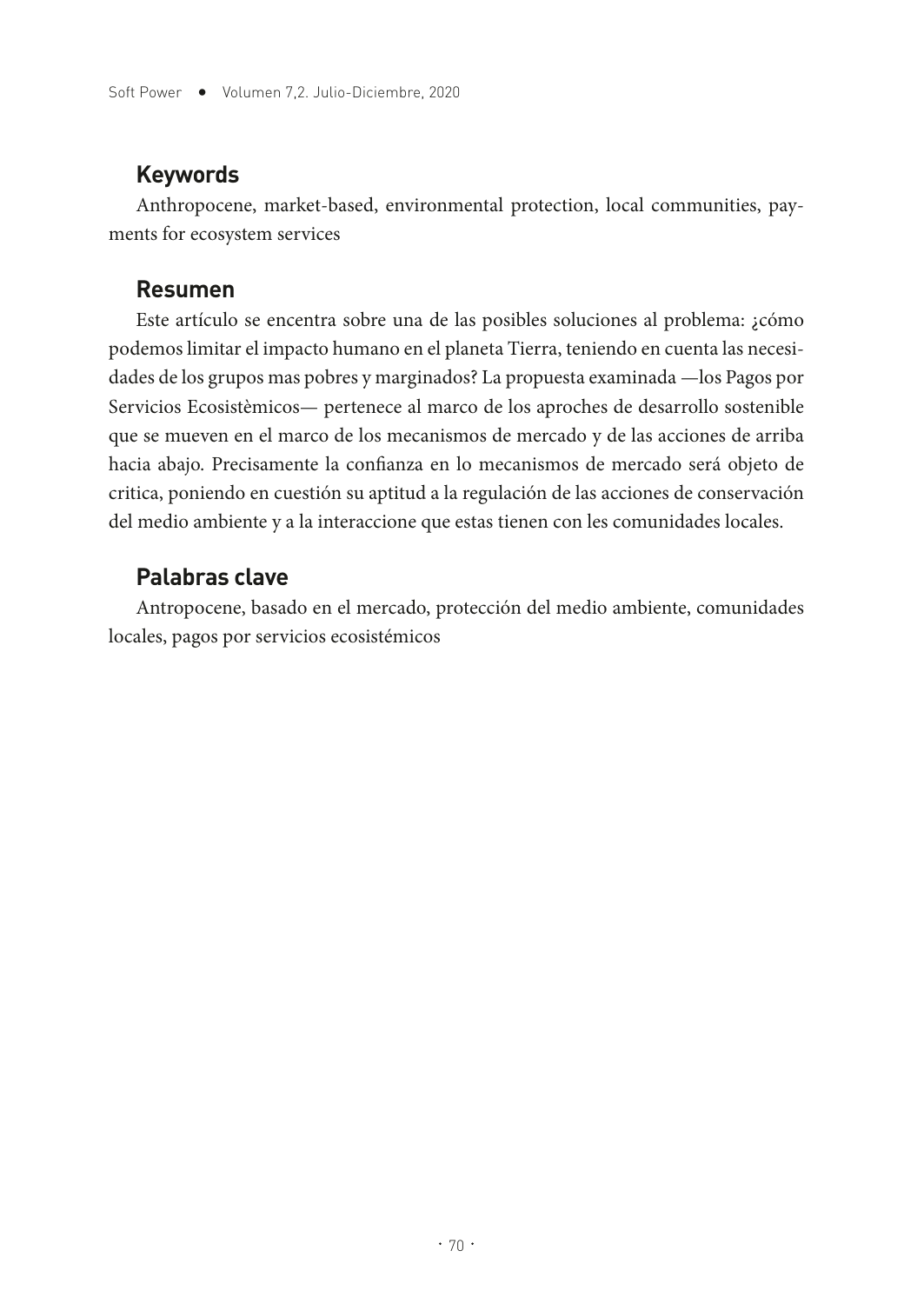*"Men come back to the world, […] which was long ago our master and of late our slave, always and in all cases our host, and our new symbiont."* Serres (1990, p. 38)

What does it mean for a paper and a scholar to decolonise discourse, to move beyond colonial understandings, biases and patters? It means to engage with the origins and consequences of the terms, themes, literature and approaches used, especially when dealing with the current environmental crisis and the governance of nature, as this paper attempts to do. The very decision to engage with the concept of Anthropocene implies a certain vision of the relationship between nature and culture, nature and humanity. A vision that accepts the "naming of an epoch afer ourselves" (Crist, 2016, p. 14) and that refects a certain understanding of "class, race, gender, sexuality, nation" (Moore, 2016a, p. 78). A vision that "retains —even as it seeks to transcend it— the binary of Humanity and Nature" (p. 80), and that "feeds a casual dismissal of conceptual and historical criticisms" (p. 81).

The Anthropocene concept is the result of a multifaced and eccentric improvisation<sup>2</sup> whose contours are not yet fully defned, even though 20 years have passed since its inception. Regardless of its uncertain status, in 2019, the *Anthropocene Working Group* of the *Subcommission on Quaternary Stratigraphy*<sup>3</sup> agreed that it is correct to regard the Anthropocene as a self-standing geological epoch, describing it as "the present geological time interval, in which many conditions and processes on Earth are profoundly altered by human impact" (Subcommission on Quaternary Stratigraphy, 2019). The Subcommission also established that we entered this new epoch in the XX century as a result of the *great acceleration<sup>4</sup>* of industrial production and human population growth, the commencement of globalization, and the frst nuclear bomb tests (Subcommission on Quaternary Stratigraphy, 2019). Following the *modus operandi* of the Working

<sup>2.</sup> It was proposed by the Noble Prize winner Paul Crutzen during a conference (Zalasiewicz, 2017, p. 118). The formal proposal to use the term to describe a new geological era was launched in Crutzen & Stoermer (2000).

<sup>3.</sup> The *Subcommission on Quaternary Stratigraphy* is one of the subcommissions of the *International Commission on Stratigraphy* —one of the scientific organizations which are part of the *International Union of Geological Sciences*, whose objective is to set the global stratigraphic coordinates. The *Anthropocene Working Group* was established in 2009 with the goal of determining whether the Earth may be considered to have entered a new geologic era.

<sup>4.</sup> The report refers to the *Great Acceleration*, the name that was given to a group of graphics published in 2004 by the *Geosphere-Biosphere Programme*, that show that, starting from 1950, the human impact on the Earth has dramatically increased (Steffen et al., 2015). The term *Great Acceleration* echoes the *Great Transformation* by Karl Polanyi (Polanyi, 1944). See also McNeill & Engelke (2014).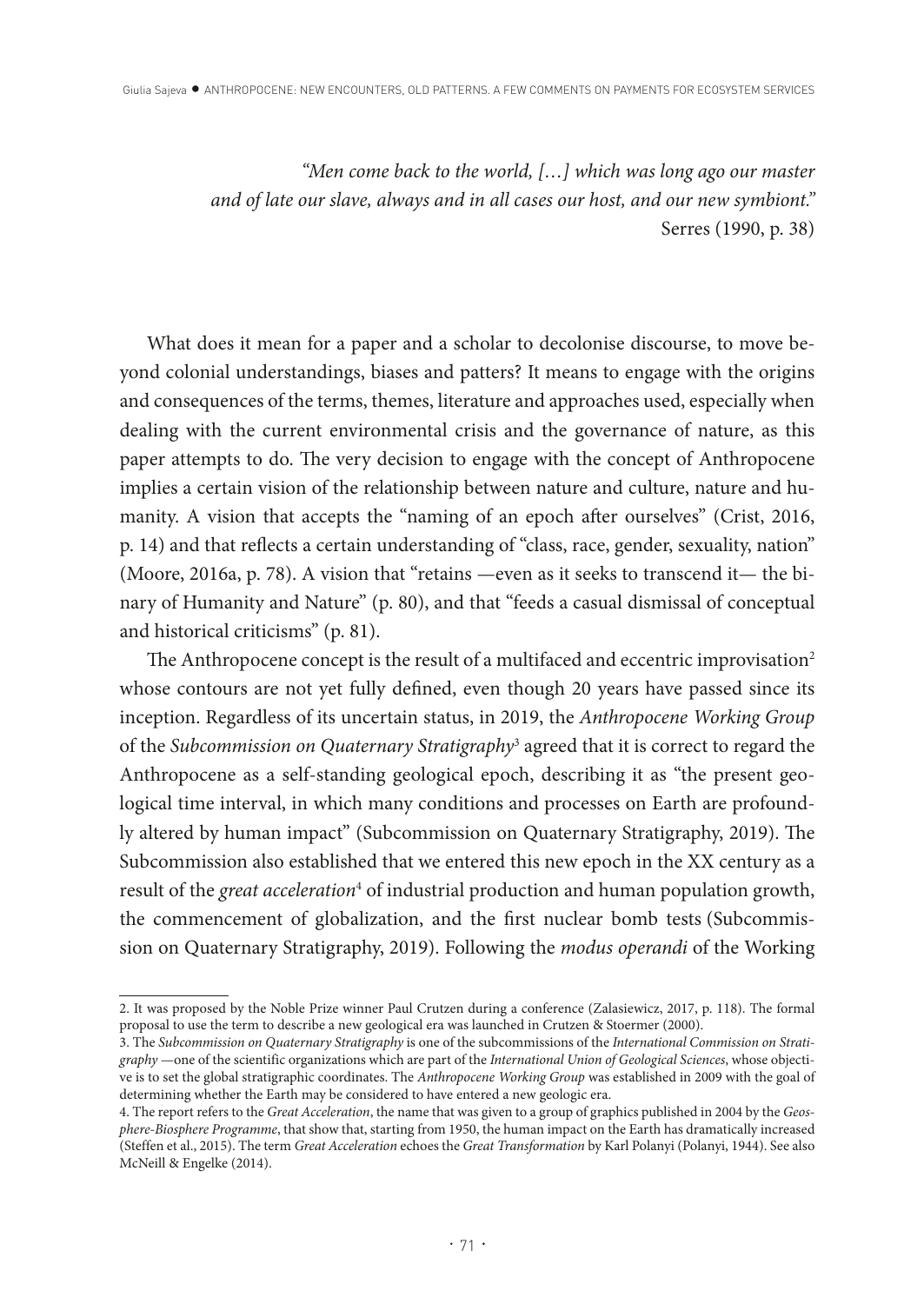Group report, the Anthropocene appears as a debated scientifc concept, which may or may not be fully approved on the ground of scientifc data (Subramanian, 2019).

Anthropocene is also a *buzzword*<sup>5</sup> (Castree, 2019, p. 25), which provides the most paradigmatic example of the encounter between natural sciences (geology, earth system science, climate science and so on) and human sciences. It enters the space of the relationship between humans and nature (a distinction that fnally emerges as obsolete as it is<sup>6</sup>), whose relevance spans across very different dominions, touching upon justice, ethics, law and politics on one side and scientifc data on the other7 .

The new epoch materialises at the conjunction between Earth history and human history, where the geological times of the former are expected to bend to the speed and brevity of the latter<sup>s</sup>. Geology and Earth system science examines stratigraphic traces, material bodies, changes in temperature, sea level, and rock composition, whose relevance are evident on scales far wider than humans are able to comprehend or infuence. Instead, law, politics, and ethics, fnd themselves surrounded by controversial data, impenetrable modelling techniques, and disputes over Celsius degrees, all struggling to provide sound analysis of their human sides and implications.

The Anthropocene is also a *discourse* —as Crist (2016) calls it— which is at danger of imposing a certain understanding of human's relationship with the environment that refects (though, of course, partially) the patterns followed by certain western scientifc opinions (p. 15 ff). The Anthropocene is, in fact, embedded with normative concepts $\degree$ and implications —such as *how should human action change*, or *who should be considered responsible for its emergence*— which are at risk of being left to the sole analysis of natural sciences whose legitimacy as unbiased and truth-seeking enterprises<sup>10</sup> might shadow the need for a profound political and ethical refexion (Baskin, 2019, p. 151) able to overcome old patterns and colonial biases. The "fact of human impact" shall not be turned into the "ought to be" without coming to terms with the real features of such

<sup>5.</sup> For the use of *buzzwords* (and *fuzzwords*) in the development discourse, see Cornwall & Eade (2010).

<sup>6.</sup> Malm & Hornborg (2014). On the rejection of traditional binaries, such as nature/culture, mind/body, subject/object, see Pellizzoni (2017, p. 66).

<sup>7.</sup> On the both material and political force of things, scientific facts, and the inanimate, non-organic world (such as rocks and stratigraphic evidences), see Bennet (2004).

<sup>8.</sup> As Chakrabarty (2018) notes, the Anthropocene brings about a "conceptual traffic" (p. 6) that switchs historical timeframes from tens of millions of years, to a few hundreds of years, and leads to the collapse of the distinction between natural hisotry and human history (Chakrabarty, 2009, thesis 1).

<sup>9.</sup> According to Biermann & Lövbrand (2019) it is a four-faces concept, with a *temporal* side (a new epoch), an *observational* one (the human impact on the Planet), an *explanational* one (how human impact has reached this stage), and a *prescriptive* one (how human action should change).

<sup>10.</sup> Castree (2019) further notes that "a thorough exploration of the normative implications of science for humans is also missing in scientific literature" (p. 40 f.).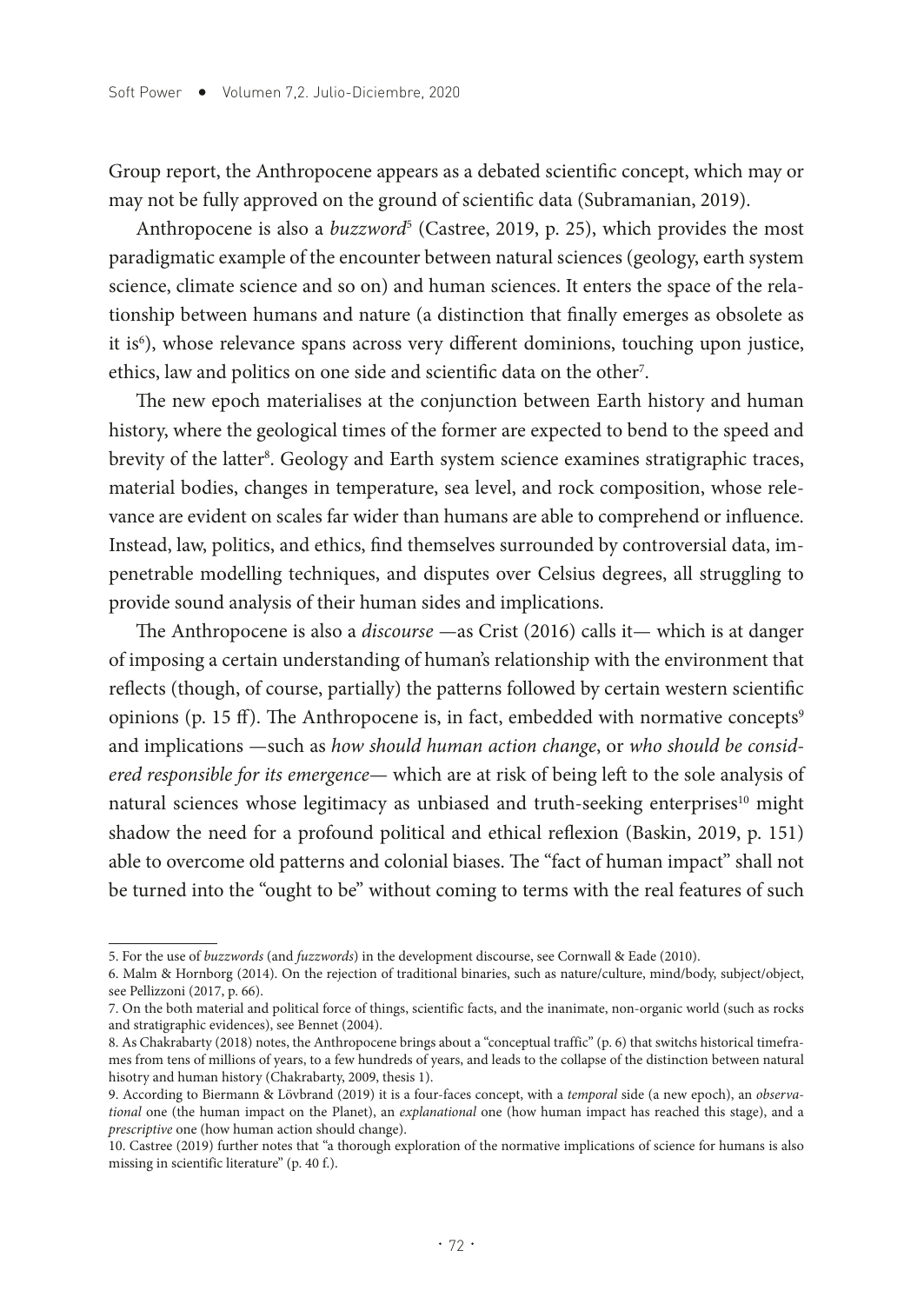"fact". Who brought this fact to be? Following which patters and applying which techniques? At the expenses of who?

Overall, both natural and human sciences fnd themselves partially out of place when trying to answer these difficult questions, tentatively navigating between "scientized politics" and "politicized science" (Castree, 2019, p. 27). However, the two sides need to learn to listen to and dialogue with each other, in order to avoiding misinterpretations, excessive simplifcations, and loss of in-depth analysis of the Anthropocene.

For example, the natural science discourse on the Anthropocene mostly refers to *humans* as those responsible for the current state of the Earth<sup>11</sup>. This "narrative simplicity" pictures humanity as a collective actor and hands to all humans the responsibility for the current state of the Earth. Tis narrative —the one that Moore (2016a) tries to partially overcome proposing the term *Capitalocene—* dismisses the relevance of imperialist and capitalist structures that have excluded most humans from humanity itself, placing the excluded ones into the same box of nature and providing them with the same treatment (putting them "to work" or annihilating them) (Moore 2016a, pp.  $82-87$ )<sup>12</sup>. On the contrary, it cannot be denied that the huge extent of damage inficted on the Earth are the responsibility of a specifc part of humanity: Europe and its empires (Chakrabarty, 2018, p. 18)13. In fact, the 1992 Rio Declaration avowed the need to address environmental issues in line with the "common but diferentiated responsibilities" principle because *the past matters* and the current state of the Earth is due to the actions of only a fraction of humanity<sup>14</sup>. Accordingly, developing countries have responded to climate talks (one of the most hotly contested issues of the Anthropocene) underlying that the use of the word *Anthropos* is "falsely and unfairly implicating the poor and their 'survival emissions' of green-house gases in the crime of those whose 'luxury emissions' are actually responsible for the current crisis of global warming" (Chakrabarty, 2015, p. 156)<sup>15</sup>.

<sup>11.</sup> For example, Pulcini (2010) argues that the risks of the Anthropocene, as the "expression of a planetary condition of vulnerability and interdependence, can become the unifying factor *par excellence*" (p. 459).

<sup>12.</sup> According to Moore (2016a), the very choice of the term *Anthropocene* dismisses part of the *story*. Because of its focus on geological traces it ends up denying (or at least shadowing) the responsibilities of capitalism and capitalist structures. The term *Capitalocene*, that he proposes, has instead the power to show how nature, capital and power are to be looked at "as an organic whole", whose origins are not to be found in XVIII century England but are, instead, linked to colonialism and the commodification of (cheap) nature, which started in the XV century (p. 81 ff.).

<sup>13.</sup> See also Moore (2016a)'s reconstruction of the history of the Capitalocene.

<sup>14.</sup> On rights and responsibilities in climate justice theories, see Baxi (2016). However, as Chakrabarty (2015) notes, the *common* side of our responsibilities is equally important because, for instance, the "problem of global warming produces its own timeline for urgent and global action, irrespective of the question of responsibility" (p. 140).

<sup>15.</sup> Following a Third-worldism approach may lead to forgetting that the provenance of emissions is irrelevant for their effects (Cerutti, 2010a). China, for example, already surpasses EU's emissions and Indian's development policies are likely to lead to the same (Chakrabarty, 2015, p. 169).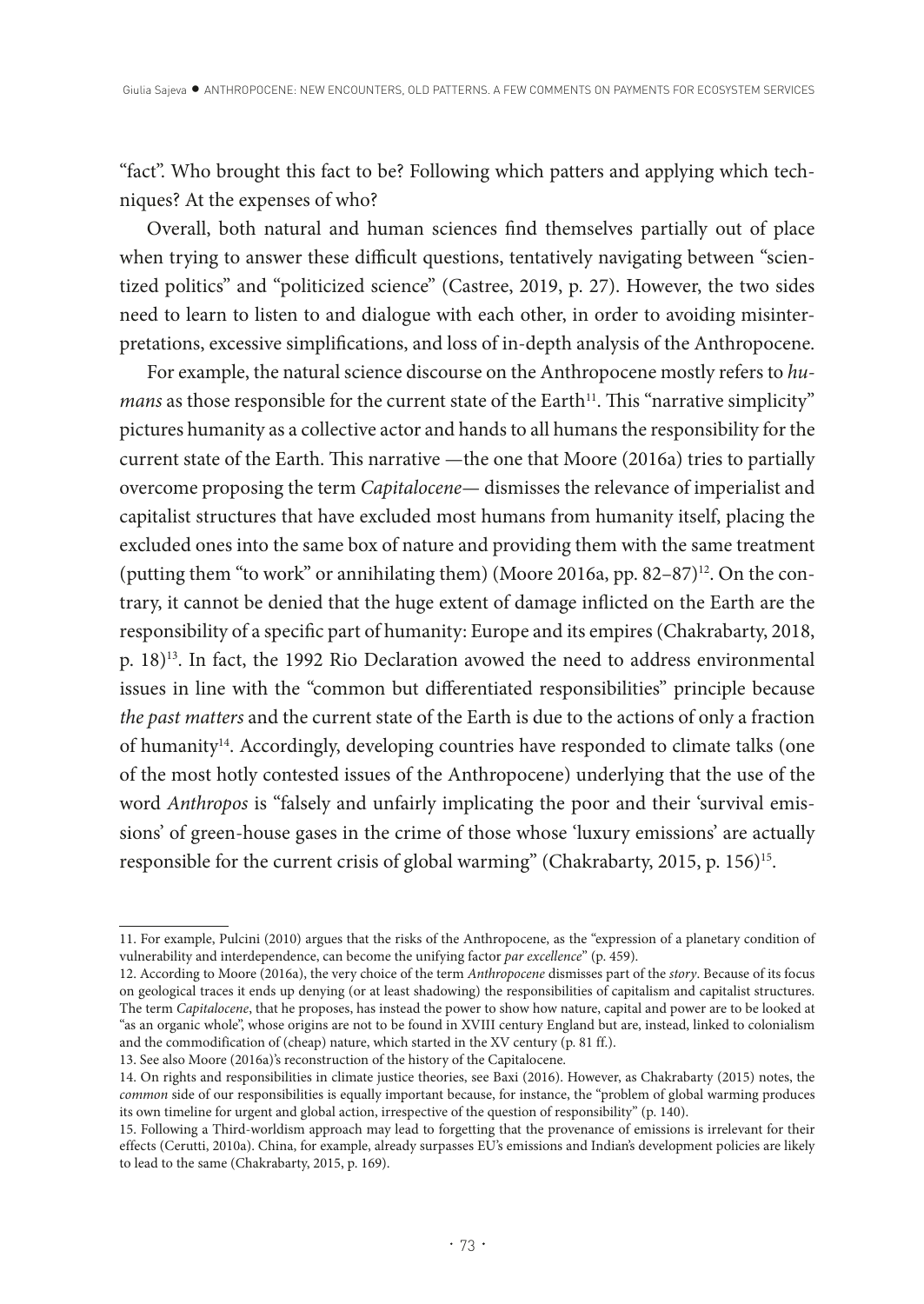Likewise, in natural science discourses the Anthropocene is most ofen characterized as a global phenomenon<sup>16</sup>, one that affects everybody, everywhere, in the same way. However, this description is at risk of hiding the fact that the poor, minorities, women, islanders, and all other already-vulnerable subjects, remain those for whom the most is at stake (D'Andrea 2013, p. 108). Transforming all humans into vulnerable subjects, levelling them into one vulnerable category creates the danger of forgetting that "there will be [some] lifeboats for the rich and privileged"<sup>17</sup> but not for the others, and that diferent actions need to be taken.

Moreover, and most importantly, human sciences and natural sciences need to complement each other in the discourse on *what type of change is to be pursued*<sup>18</sup> to face environmental challenges in ways that do not exacerbate current inequalities and injustices. A change that follows sustainable development theories, building on the fostering of de-linking techniques? Or one that trusts de-growth or post-development approaches (Baskin, 2019)19? De-linking, a theme frmly established in the Anthropocene *discourse* (Crist, 2016), embraces the opportunity to renew confdence in Western-centric development and capitalist market-based logic, relying on natural sciences and the improvement of technology and their ability to reduce environmental externalities. De-linking methodologies have trust in the ability of new technologies to create a smarter Planet leading to salvation through the creation of new, "greener", European-like countries and people (p. 20).

A very diferent approach, much more in line with a decolonizing enterprise, would build on non-Western science and ethics, de-growth and other alternatives-to-development, so to propose more radical routes to facing the Anthropocene through the

<sup>16.</sup> A *global phenomenon* was defined as an event or a process that creates a homogeneous space and community, where all members equally share, and are equally concerned with, a common threat whose impact can only be reduced or halted if the whole community engages in the fight. A *globalized phenomenon*, instead, involves many people spread around the world, but not the entire global population, and its effects do not touch upon everybody in the same way (D'Andrea, 2013, p. 107).

<sup>17.</sup> Malm & Hornborg (2014, p. 67) criticize Chakrabarty's position according to whom the Anthropocene makes the whole of humanity equally vulnerable, such that "unlike in the crises of capitalism, there are no lifeboats here for the rich and the privileged (Chakrabarty, 2009, p. 221)".

<sup>18.</sup> Baskin (2019) analyses what he describes as the foundational scientific articles on the Anthropocene. See also Crutzen & Stoermer (2000); Crutzen (2002); Deutsch et al. (2011); Steffen et al. (2011).

<sup>19.</sup> Post-development approaches are a response to both the announcement of the death of development —Wolfgang Sachs so declared in his *The Development Dictionary* (1992)— and the hope that the fight against poverty and suffering may not be faced solely with *Western* tools, but also with the re-discovery of local culture and knowledge through grass-root movements and bottom-up approaches (Escobar, 2006).

However, far from being buried, development approaches —whose origins are the Global North, colonialism, and the imposition of the *human* over the *natural*— are well represented by the transition from the Millennium Development Goals to the 2030 Sustainable Development Goals (Cardesa-Salzmann & Cocciolo, 2019, p. 441).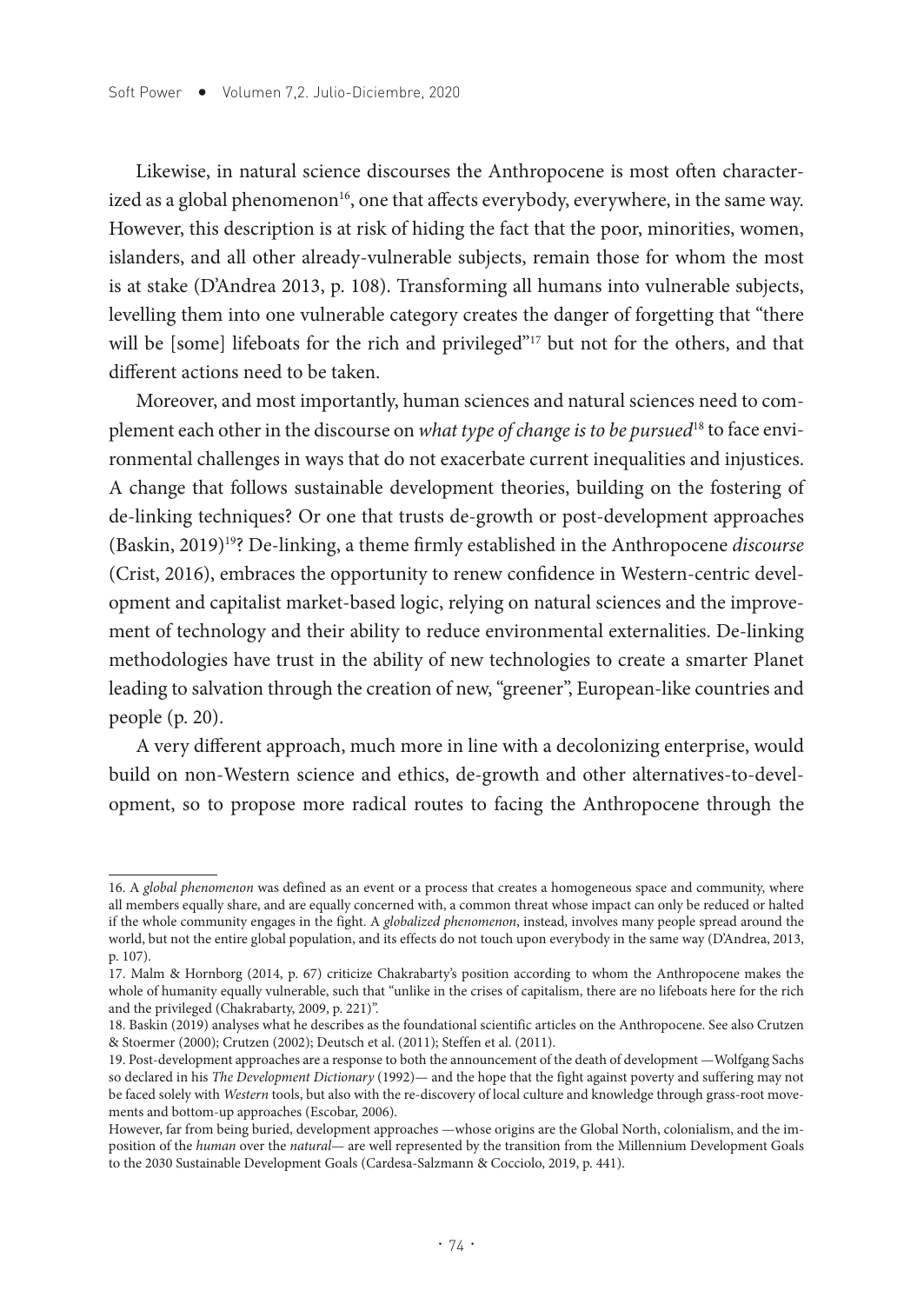abandonment of anthropocentric ethics, market-based solutions and technocratic approaches.

*Vis à vis* these difficult encounters and dialogues, the concept of Anthropocene cannot maintain a neutral façade, and "social and historical embeddedness of scientifc understandings" (Pellizzoni, 2017, p. 69) needs to be renowned. Anesthetizing the political implications (Chakrabarty, 2018, p. 28) of the Anthropocene concept can become a dangerous choice. Its stark politicization, well founded on scientifc data and frameworks, is a necessary enterprise, essential to avoid such a new concept being used to foster the same old patterns that led to its occurrence<sup>20</sup>.

## **Difficult solutions**

This paper briefly focuses on the latter of the issues raised: the different solutions proposed to the question *what type of change is to be pursued* to limit human impact on the Earth and protect the environment. In particular it looks at one specifc proposal that perfectly fts a certain way of dealing with the Anthropocene *discourse* (Crist, 2016), and that falls within *sustainable development* approaches based on market mechanisms and top-down technocratic responses (rather than alternative-to-development approaches): Payments for Ecosystem Services (PES) policy frameworks. PES were proposed to stimulate the conservation of the environment through the enlargement of markets, entering environmental and related values into their trading system and welcoming sustainable local communities into their functioning.

The word *development* became famous and politically powerful after the second world war, when the world was divided between *developed* and *underdeveloped* nations through the establishment of a linear path whose *rightful* direction was the increase of the gross domestic product (Sachs, 2019, p. xii). In the 1970s, through the pressure of the United Nations Environment Programme, United Nations Development Programme and various non-governmental organizations (NGOs), the purely economic aspect of development was complemented by social indicators of wealth (nutrition, health, education, environment), which were meant to be measured so to rank nations more deeply but still linearly (p. xiv). Around fifteen years later,

<sup>20.</sup> Moreover, political philosophy and ethics cannot leave these matters to hard sciences because, as Cerutti (2010b) notes, "the amount of possible harm […] raises ultimate problems of life and death, well-being and extreme misery for the whole of humankind that can typically only be grasped by philosophy (ethics, metaphysics) or theology" (p. 427).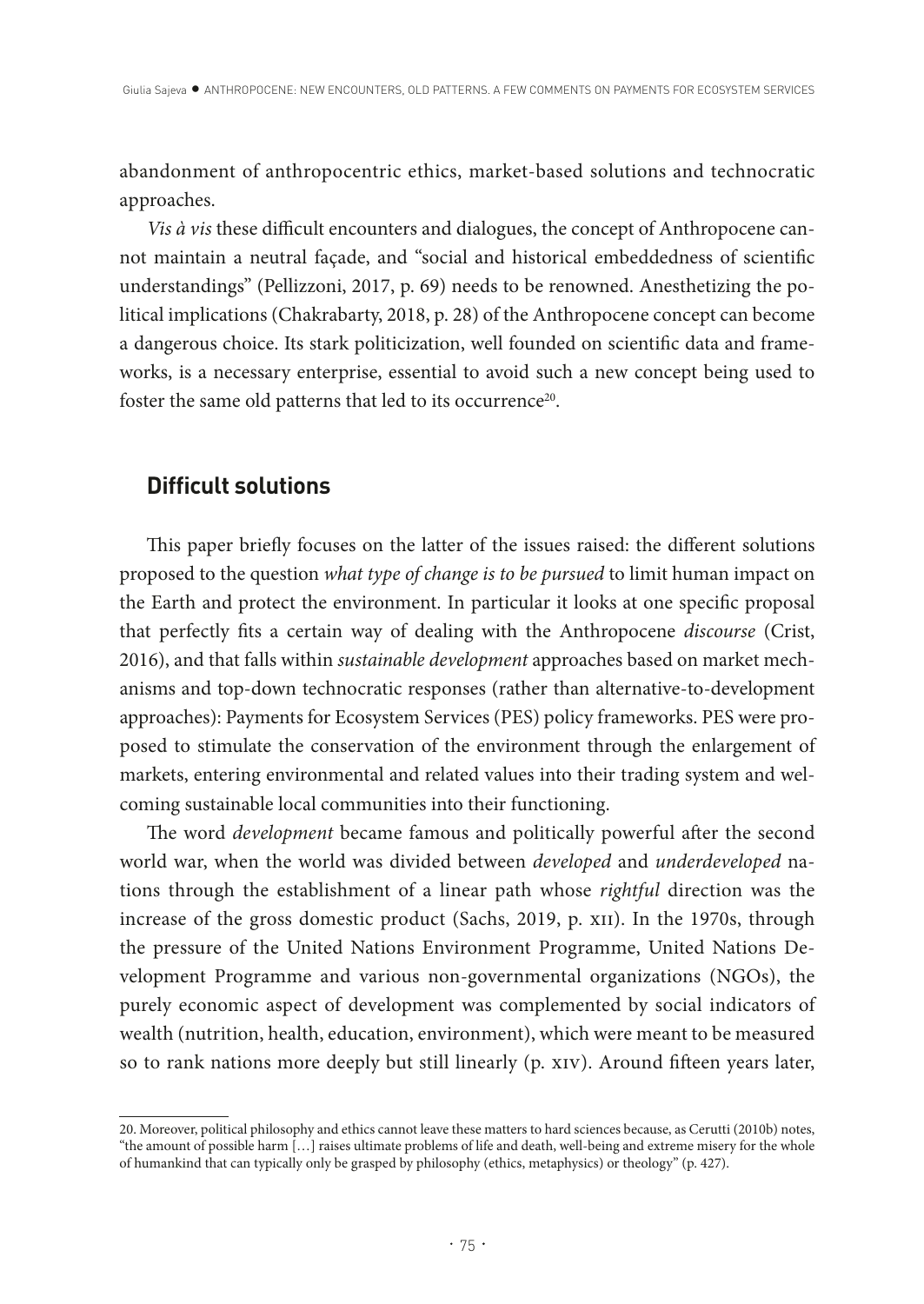development was further complemented by the word *sustainable*21, creating paradigms that combine economic interests and wellbeing needs (of the poor and of future generations) with the recognition of the limits of the environment (Cardesa-Salzmann & Cocciolo, 2019, p. 439)<sup>22</sup>.

About ten years later, sustainable development practices and discourses met with environmental conservation practices and techniques, bringing much-needed attention to local communities and their rights and relationship with nature. The vast use of land for the creation of national parks in America, Australia and Asia had, in fact, been made possible by the forced removal or decimation of local communities<sup>23</sup> through the application of what were called *fortress conservation approaches* (Maffi, 2014, p. 4), that caused, and still cause, human rights violations<sup>24</sup>: displacing communities from their lands; reducing or halting access to natural resources important for essential services (livelihoods, housing, building materials, water sources) (Campese, 2009, p. 7); prohibiting access to culturally or spiritually signifcant areas and resources; denying self-determination; and refusing to ask or abide to the principle of free prior informed consent<sup>25</sup>. In the '90s, policy makers, conservationists and NGOs began to pay more attention to peoples and communities, and started to develop so called community-based conservation projects<sup>26</sup> that learned from the aims and teachings of sustainable development approaches. Many projects turned into *so called* Integrated Conservation and Developments Projects  $(ICDPs)<sup>27</sup>$ , whose aims were meeting social development and poverty alleviation goals, as well as environmental conservation goals (Hughes & Flintan,  $2001)^{28}$ . ICDPs, a tentative response to the dichotomy between people and environment, were presented at the Earth Summit, Rio de Janeiro 1992 (Wunder, 2005, p. 1)<sup>29</sup>, as win-win solutions.

In the attempt to highlight the importance ecosystems have for people and the need to fnd ways to protect both, the Millennium Ecosystem Assessment employed the term

<sup>21.</sup> According to the 1987 Brundtland Report "humanity has the ability to make development sustainable to ensure that it meets the needs of the present without compromising the ability of future generations to meet their own needs" (World Commission on Environment and Development, 1987).

<sup>22.</sup> See also Sands et al. (2012, p. 206).

<sup>23.</sup> Claus et al. (2010, p. 263). In a recent report the Special Rapporteur of the Human Rights Council on the Rights of Indigenous Peoples, Victoria Tauli-Corpuz, calculated that up to 50% of existing protected areas were created on lands and territories traditionally held by indigenous peoples (United Nations General Assembly, 2016, p. 7).

<sup>24.</sup> Brechin et al. (2002, p. 45); United Nations General Assembly (2016).

<sup>25.</sup> Jonas et al. (2016, p. 15 ff).

<sup>26.</sup> Agrawal & Gibson (1999); Alcorn (1993, p. 3); Gavin et al. (2015); Reed (2008, p. 2420).

<sup>27.</sup> Also known as People-centered conservation and development and eco-development projects.

<sup>28.</sup> For a critical stance on ICDPs see Christensen (2004).

<sup>29.</sup> On the structure and functioning of ICDPs see Wells & Brandon (1992).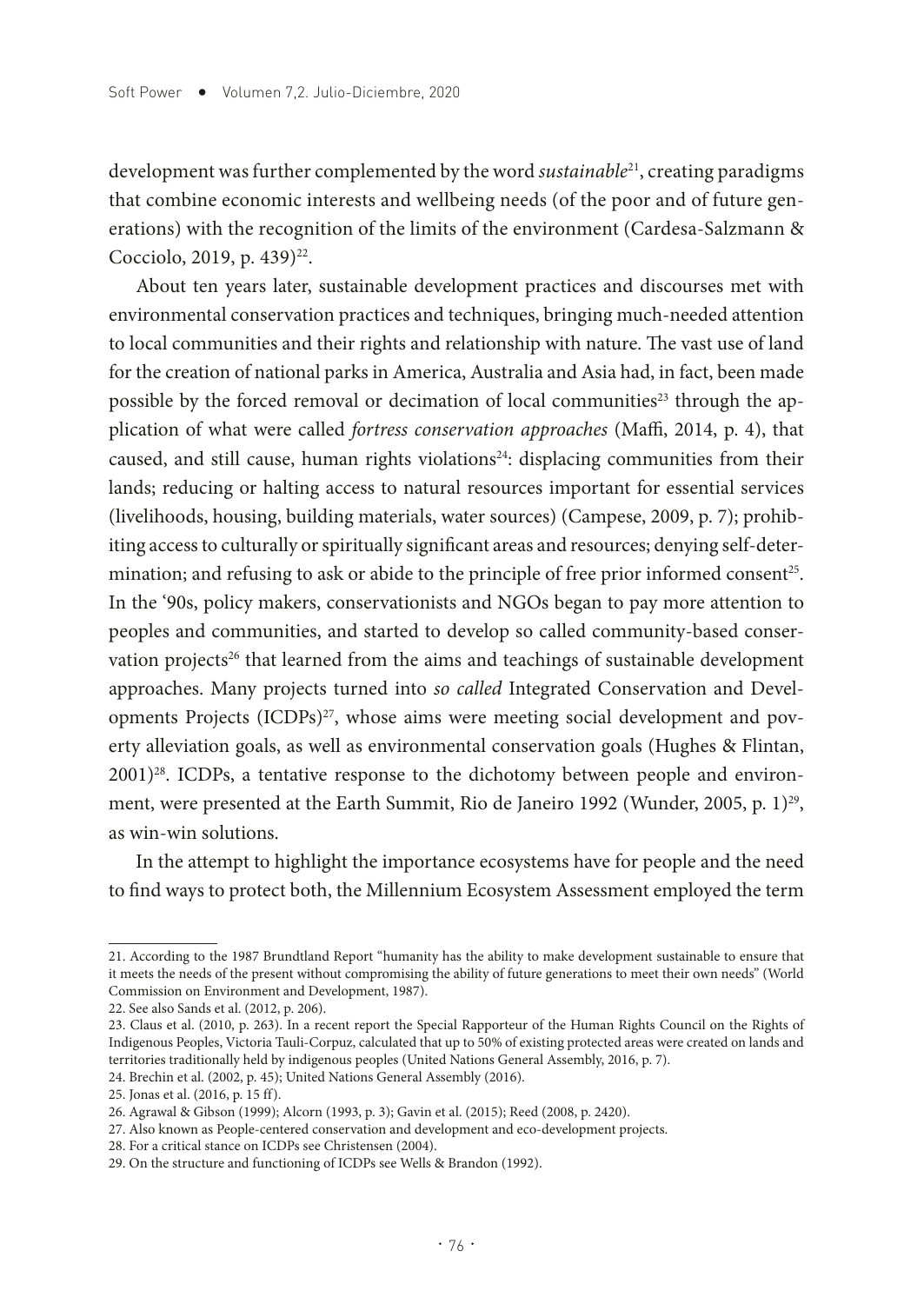*ecosystem services* (ES)30 as *the benefts people obtain from ecosystems*31. ES frameworks emerged as a *simplifed language* accessible for politicians, policies and the private investments world<sup>32</sup>. They build on the idea that many ecosystems bring benefits not only to the communities that take care of them, but also to people that do not contribute to their conservation. By bringing these people to pay for the services they obtain (positive externalities), the caring communities can be incentivized to continue or improve their positive actions (Lele, 2013, p. 125)<sup>33</sup>. This framework, called Payments for Ecosystem Services, is a further elaboration of ICDPs and is designed as a set of economic transactions. PES apply socio-economic investment tools to conservation and poverty alleviation actions, taking communities into market mechanisms (Wunder, 2005, p. 7) in order to face together environmental and justice issues<sup>34</sup>.

#### **Old encounters**

PES are extensively proposed internationally and include famous instruments such as the Clean Development Mechanism of the Kyoto Protocol, Reducing Emissions from Forest Destruction and Degradation projects  $(REDD)^{35}$ , and bioprospecting agreements (Huberman, 2009, p. 14). They are all presented as win-win solutions able to fully respond to the need to protect the environment and to alleviate poverty (Wunder, 2005, p. 1). PES enter the sustainable development realm, without particular caution, in its

<sup>30.</sup> The idea of "nature's services" was first proposed in a 1977 paper (published in Science by W. Westman and titled *How Much Are Nature's Services Worth?)* (Costanza et al., 2017). Ecosystem services, instead, were first named in 1981 in a paper by Ehrlich & Ehrlich, but they mostly owe their international success to their use in the Millennium Ecosystem Assessment (Lele, 2013, p. 122). See also Hummel et al. (2019).

<sup>31.</sup> Millennium Ecosystem Assessment (2005, p. v.). ES are classified in four categories: "provisioning services, which includes food, water, timber and genetic resources; regulating services, such as the regulation of climate, floods and waste treatment; cultural services, such as recreation and aesthetic enjoyment; and supporting services such as soil formation, pollination and nutrient cycling" (Kosoy & Corbera, 2010).

<sup>32.</sup> Martin-Ortega et al. (2019). The goal behind the proposal to use terms such as ecosystems services and —similarely— *natural capital* was certainly (at least for most scholars) laudable. Costanza et al. (2017), for example, explain that by providing a tentative estimate of the monetary value of the entire biosphere —in the range of US\$16–54 trillion per year (Costanza et al., 1997)— meant "to demonstrate that ecosystem services were much more important to human wellbeing than conventional economic thinking had given them credit for [… and] that standing, intact, functioning ecosystems produce many valuable services, which are often more significant than what results from their extraction and exploitation" (Costanza et al., 2017, p. 3).

<sup>33.</sup> The "core idea of PES is that external ES beneficiaries make direct, contractual and conditional payments to local landholders and users in return for adopting practices that secure ecosystem conservation and restoration" (Wunder, 2005, p. 2).

<sup>34.</sup> Other sustainable development practices that employ "inclusionary capitalism" responses are: "microfinance loans that promote adherence to market principles; and World-Bank Poverty Reduction Programs to enroll developing-country states in such 'compensatory' strategies" (McAfee, 2012, p. 109).

<sup>35.</sup> McAfee (2012); Srinivasan (2015).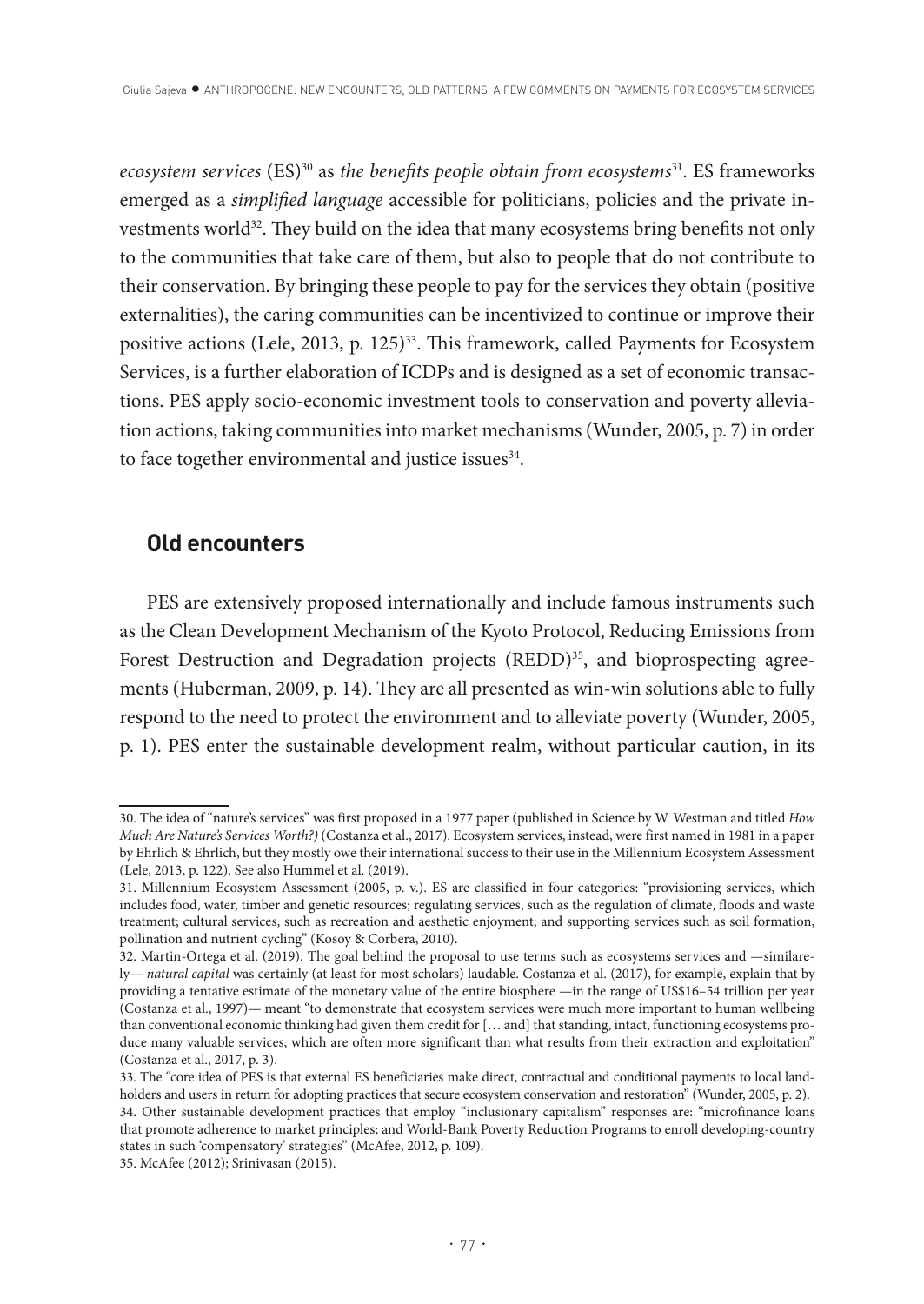most capitalistic form: money, the tool designated to compensate potential trade-ofs between poverty and conservation (Wunder, 2005, p. 2), thus turning poor communities into environmental defenders in order to protect the services used by more wealthy communities. Nature is *capitalized*, turned into a commodity to be traded in order to protect it<sup>36</sup>.

Even though the literature on and practice of PES has evolved to include increasingly complex transactions and forms of compensation, they remain a market-based framework. They have been been criticized by many points of view, and while some of the critics come from within-the-market —such as that well-functioning markets should address only the scarcity of a resource leaving other considerations such as poverty alleviation aside (Kinzig et al., 2011)— most authors and practitioners question their very reliance on the market, considering it inappropriate for the regulation of conservation activities and their interaction with local communities.

These critiques mostly concentrate on the use of money as a proxy to describe the value of ES. Money is, in fact, said to be an inadequate instrument to properly value nature. The monetary metric, they claim, cannot be the sole evaluation criteria of a cluster of ES and of the relationship between humans and nature, because it loses sight of the cultural, spiritual, aesthetic and biological values, and the relationship with future and ancestral generations (Kosoy & Corbera, 2010). More in generally, the focus on economic analysis tends to disregard the complexity of the social and political systems involved. Since PES cannot be detached from the "culturally-engrained economic logics of 'value for money'" that reigns over funding decisions for projects and related scientific research (Kolinjivadi et al., 2017), their whole functioning is polluted by assumptions that hardly ft with the heterogenous cultural and social specifcities of the communities involved.

Some authors have, in fact, spoken of *commodity fetishism*: "as the masking of the social relationships underlying the process of production" (Kosoy & Corbera, 2010, p. 1229). Ecosystems and their functioning become *commodifed*, i.e. turned into discrete goods that enter the market system where providers and consumers undertake, only, monetary interactions (Kosoy & Corbera, 2010). Money "is not an essence but a cultural veil obscuring material asymmetries by representing unequal exchange as reciprocal" (Hornborg, 2019, p. 14). When the value of natural elements is commodifed it acquires, at least in theory, a trade-of value: for as high as it may be, it may always be overcome

<sup>36.</sup> See Leonardi (2017) for an analysis of how neoliberalism attempts to turn nature from a limit (as source of raw material and as a waste repository) into driver of economic competition, i.e. into a commodity.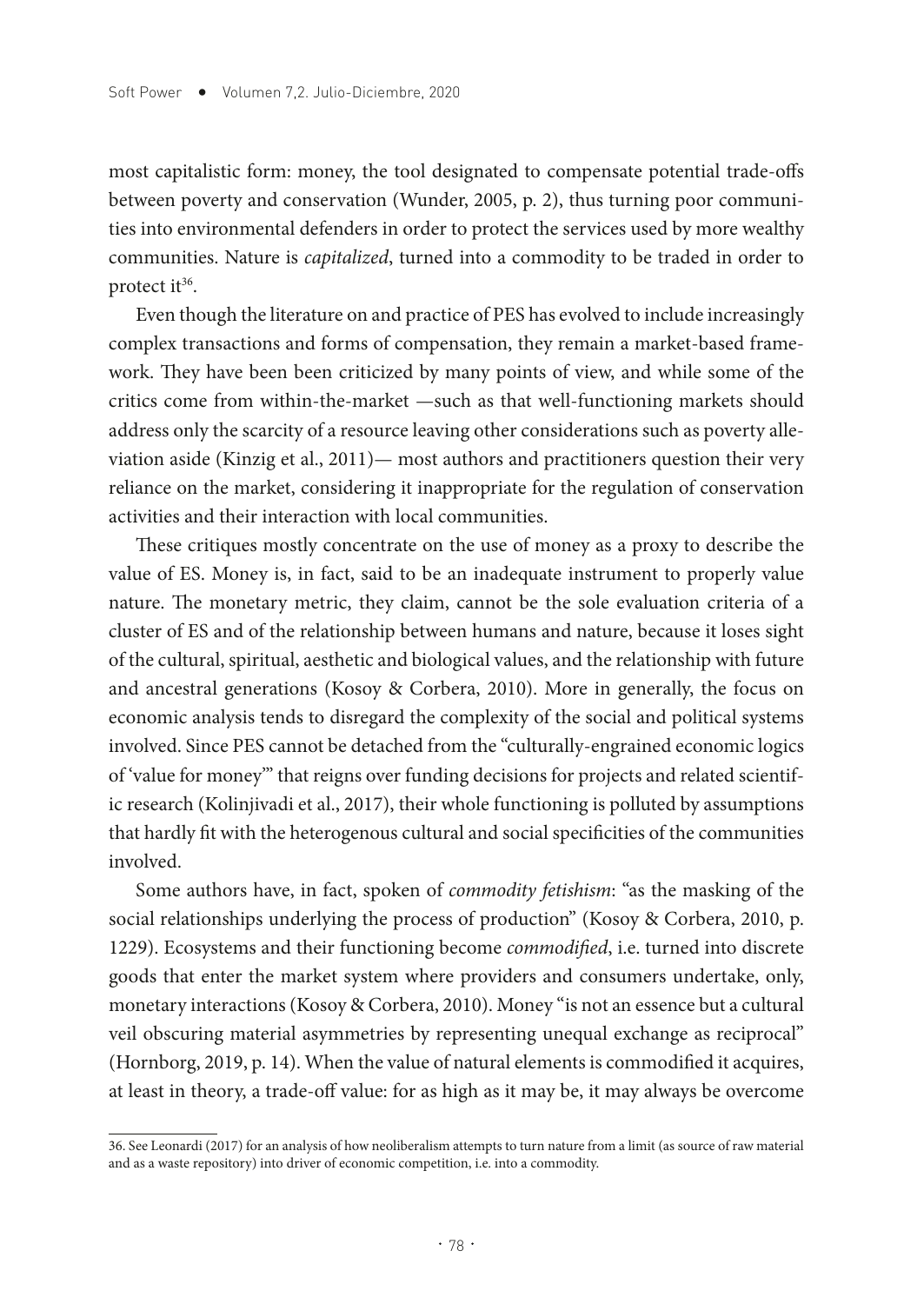by another element with a higher value (Sikor, 2013, p. 4). Thereafter, incomparable assets —such as spiritual values and building materials— become comparable and exchangeable.

Moreover, the very use of the term *service,* to describe what is to be valued of ecosystems, denotes the grounding on a fully anthropocentric conceptualization of nature whose role is reduced to producer of facilities and goods for humans (Martin-Ortega et al., 2019), who are, henceforth, separate from nature<sup>37</sup>.

As all markets, PES aim at economic efficiency, and tend to prioritize certain ES —such as water management and carbon sequestration, which are easier to *monetize* over cultural and spiritual *services*, or health and educational benefts that hardly ft market evaluations and strategies (Pascual et al., 2014). They assume that humans are rational beings, holding the information necessary to take decisions on the base of cost-benefit analysis choosing the most efficient options. Beside the infinite critiques already raised against the idea that humans are fully rational and competent beings, the idea that money is a "good choice" belongs to a specifc, market-based set of values not necessarily shared by the communities involved in PES projects (Kolinjivadi et al., 2017). Tis approach assumes that the decision to conserve certain ES can be infuenced by economic incentives, rather than other policies/rights/benefts —ignoring the facts that diferent communities have diferent perceptions of economic incentives, and that other factors may be more pressing in their decision-making processes concerning whether or not to conserve a certain ES (such as what is understood to be life-supporting) (Kolinjivadi et al., 2017). At the same time, if the offer of monetary incentives to put in action a customary environmentally benefcial practice is accepted, it may undermine the intrinsic, personal, social, and cultural motivation of the actors and weaken the correlated institutions (Muradian et al., 2013); hence the practice may be carried out less efficiently, or it may be abandoned if monetary incentives terminate, moving below the standard achieved before the PES scheme was applied.

The weakening of institutions and values may be sided by the fact that "when parachuted into rural communities of the developing world without market power or political voice, PES […] can enhance existing inequalities in income, access to resources, and decision-making if pro-poor management measures are not considered" (Corbera & Pascual, 2012, p. 655). In other words, the use of economic evaluations and the research of economic efficiency may shade other important factors, such as lack of equity,

<sup>37.</sup> Kolinjivadi et al. (2017, p. 2) assert "it is clear that PES (and the underlying ES framework), rests on precarious epistemological foundations".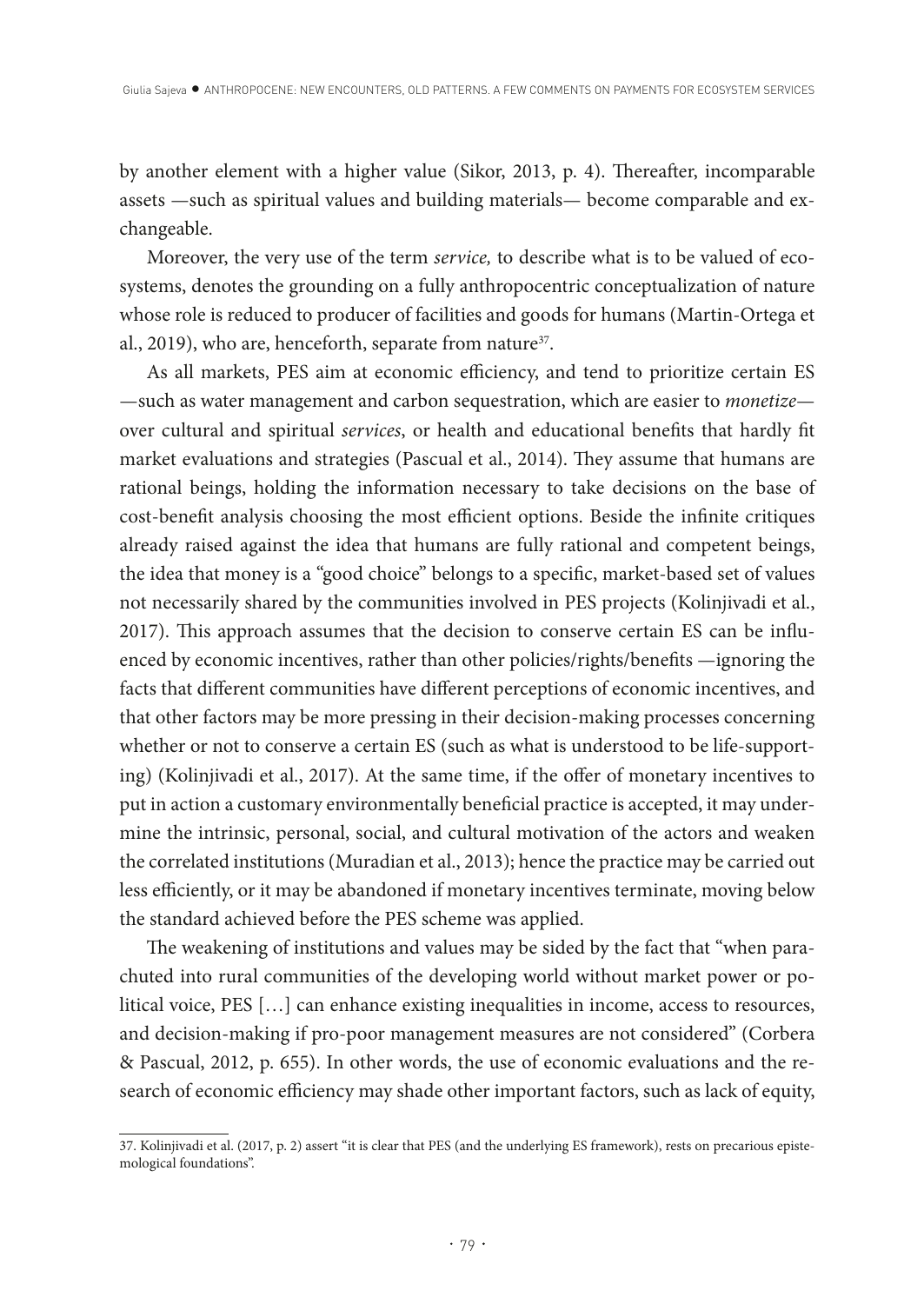vulnerability of stakeholders, free prior informed consent procedures, and identity. Most PES (though not all projects that implement them) ofen lack the necessary focus on equity issues and inadequately framed to avoid exacerbating them (Pascual et al., 2014). Tis may lead not only to the actual failure of PES projects —especially in the long run— but also to the disruption of local equilibriums, loss of social norms, emergence of new marginalization processes or exasperation of existing ones, the loss of traditional leaderships, and even the abandonment of positive conservation practices.

The commodification of nature and entrance in the market may also be considered responsible for the privatization of lands, or of specifc goods such as timber and water, that were previously held in commons or through other property systems (Martin-Ortega et al., 2019). The privatization of goods —entrenching legal acts such as property titles—, especially if undertaken as a side effect of a project, is likely to aggravate existing inequalities, the marginalization of certain actors, and the power asymmetries of a place.

Moreover, PES treat resource users and conservationists as separate entities, both of which attempt to communicate through the ES concept as providers of "a unifying language between resource users and resource conservationists" (Huberman, 2009, p. 9). This sharp separation badly reflects the realities of the lives and practices of many communities, which together act as natural resource users and conservationists.

The many critiques raised against PES show how even the best intentions, if polluted by naivety or rush to fnd emergency win-win solutions, are doomed to failure *vis à vis*  the complexity of environmental and poverty issues. As Redford asserts, ICDPs and PES are a "deadly combination of wishful thinking, quickly contrived policy poultices, and poor information […] transformed into packaging buzzwords [that] took on a life of their own" (Redford & Sanderson, 1992, p. 38 and 36). Although this judgment may appear too negative —Redford himself suggests not discarding the whole approach (Brandon et al., 1998)—, it seems to be true that ICDPs and PES are based on the naïve assumption that if poverty may exacerbate biodiversity loss then that poverty alleviation through payments for ecosystem services leads to increased environmental conservation (Christensen, 2004).

#### **New solutions**

Over the past 20 years, PES have received increased pressure to incorporate human rights and equity issues, fnd alternative paths that take the rights and needs of local peo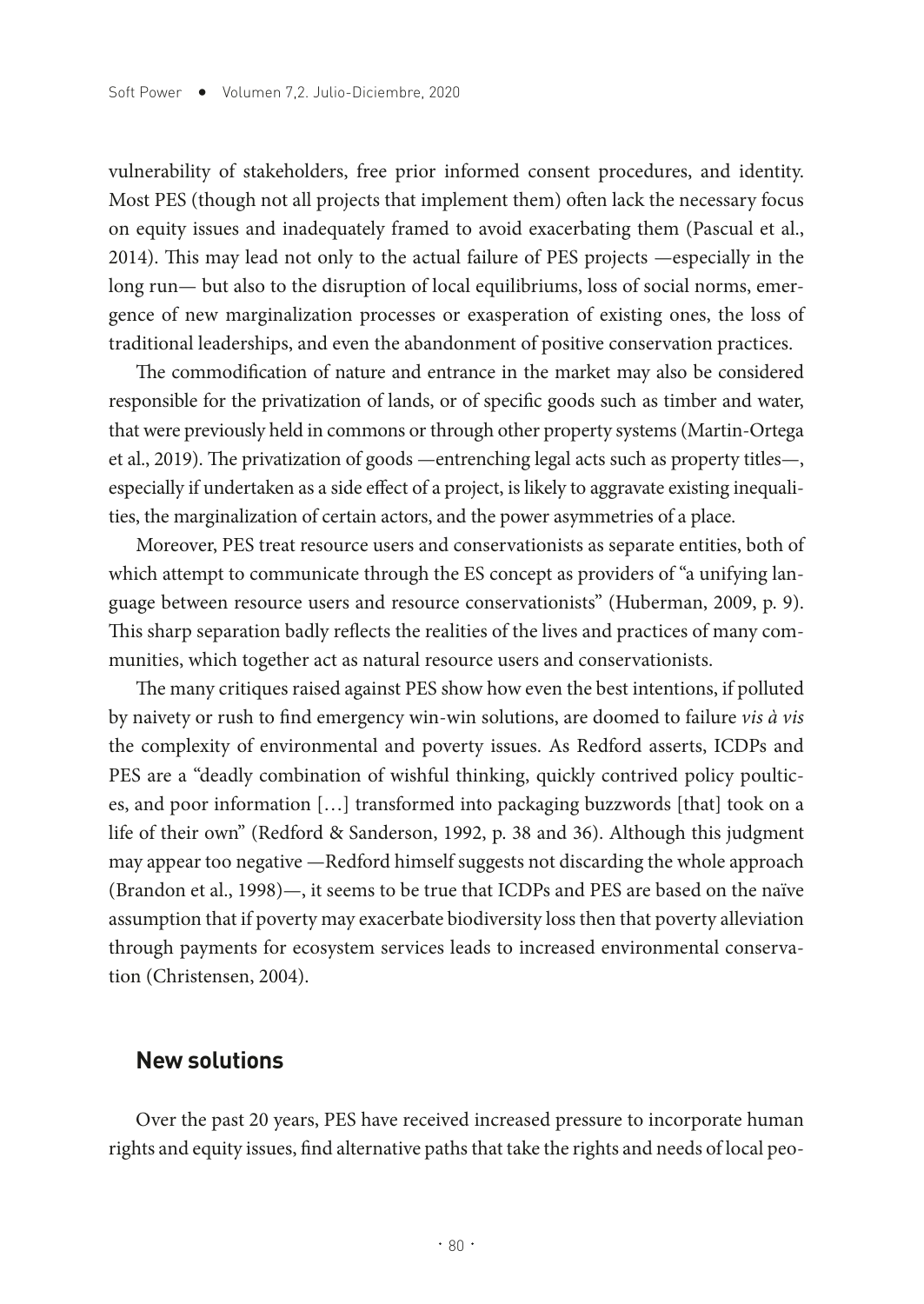ples into consideration, and become more participatory-based (Petheram & Campbell, 2010). The Intergovernmental Science-Policy Platform on Biodiversity and Ecosystem Services<sup>38</sup> has proposed a new conceptual framework that underlines the multifactor relationship between nature and people, through the relevance of six elements: nature; nature's benefts to people; anthropogenic assets; institutions and governance systems and other indirect drivers of change; direct drivers of change; and good quality of life (Díaz et al., 2015). *Nature's Contribution to People* (Díaz et al., 2018)39*,* as it was named*,* is an approach that aims at going beyond classic ES by recalling local stakeholders, including indigenous peoples and local communities, to engage in comprehension and protection of ecosystems and reopen a dialogue with the social sciences.

The world of responses to the Anthropocene is complex and diverse. So called *Global Environmental Management* discourses advance technocratic solutions permeated by development optimism, asserting that top-down global interventions can lead to winwin solutions that break the vicious cycle binding poverty and environmental mis-management, by generating "opportunities for local benefts in poor countries through exchanges with private and public parties from industrialized countries" (Adger et al., 2001, p. 702). Locally focused discourses and critical approaches contrasting neoliberalism and capitalism tend instead to describe these top-down, technocratic solutions as incapable of capturing local needs and realities, ultimately perpetuating old-style colonialist and neoliberal approaches. Tese solutions are described as making local peoples the victims, once again, of interventions that overburden local communities, tasked with rationally and strategically choosing sustainable paths based on micro-economic evaluations (Marcenò, 2019, p. 107), as PES schemes do.

While neither of the two discourses fully portray the realities of human-environment relationships, the second, at least, tends to look at local realities without imposing the same economic and institutional practices that are, at least partially, the cause of the current environmental crisis.

Though the second may be better than the first, both reveal a general lack of imagination to conceive something new, different, not yet existing<sup>40</sup>. They both follow the same

<sup>38.</sup> The Intergovernmental Science-Policy Platform on Biodiversity and Ecosystem Services (IPBES), established in 2012, is an independent intergovernmental body whose objective is to provide up to date scientific support to the realization of the Sustainable Development Goals. The experts-based functioning of IPBES grounds on the combination and reciprocal support of different knowledge systems (including indigenous peoples' traditional knowledge) and engages different stakeholders (including local communities, non-governmental organizations and the private sector).

<sup>39.</sup> *Nature's benefits to people* —their original name— comprise "all the benefits that humanity —individuals, communities, societies, nations or humanity as a whole— in rural and urban settings – obtains from nature" including provisioning, regulating and cultural services (Díaz et al., 2015, p. 6).

<sup>40.</sup> On the lack of imagination, I am indebted to Marcenò S. and her presentation during the seminar "Affrontare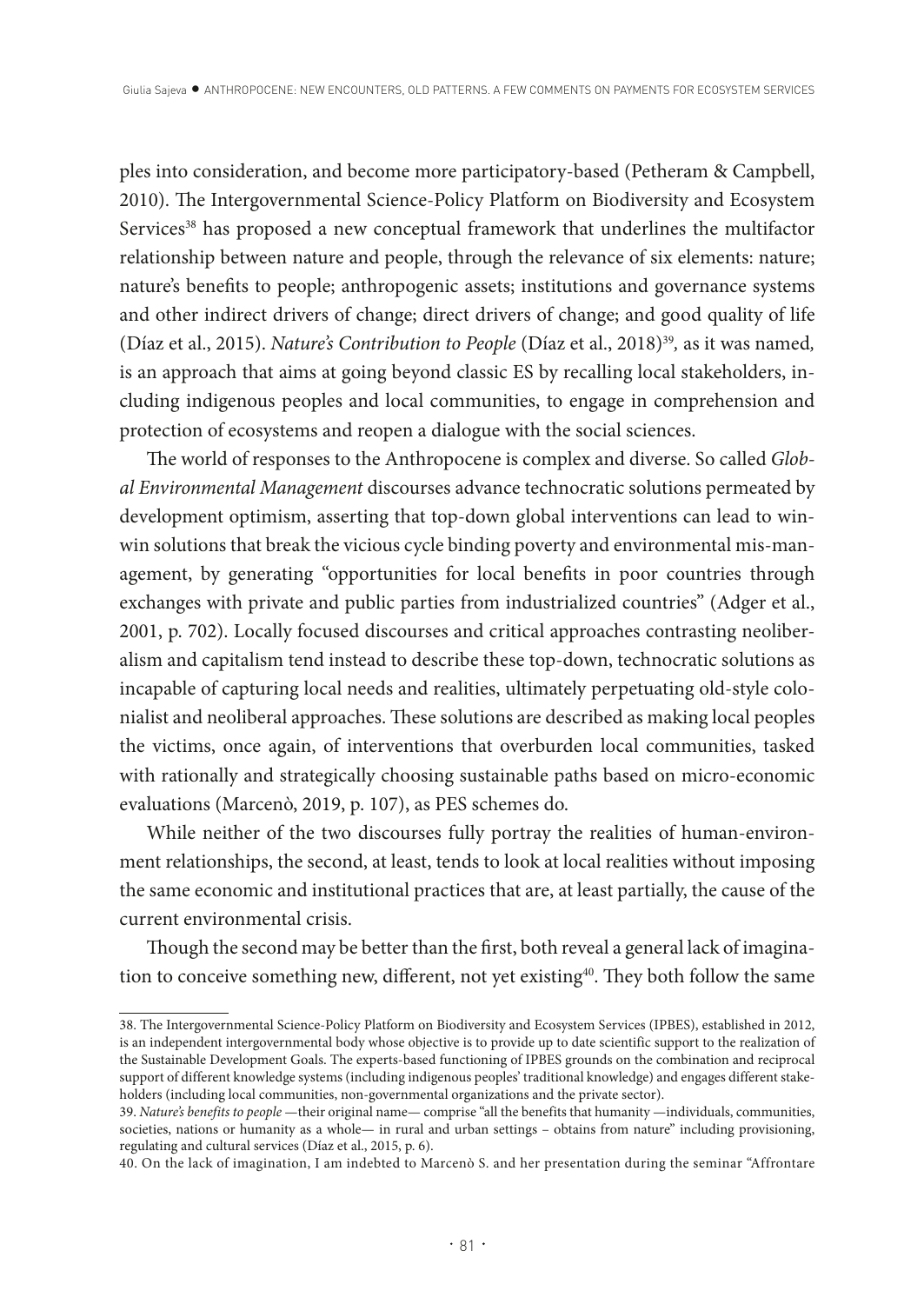old patterns of global vs local, top-down vs bottom-up, private vs common. Maybe, the incapacity to imagine other and better solutions lies in our inability to surpass these categories and their dichotomies and to focus, once more, on the need to choose one over the other, contraposing them as if one led to survival and the other to ruin. Dualism —starting from the separation of human and nature, women and men, Europe and new worlds, white and black— is actually part of the problem itself (Moore, 2016b, 2). It is at the root of many of the phenomena of exclusion and oppression that characterize the Anthropocene and its capitalistic origins (Crist, 2013).

Maybe, this lack of imagination lies in our structural inability to perceive that we live in a Pluriverse (Kothari et al., 2019) where diferent places and lives require diferent solutions<sup>41</sup>.

#### **References**

- Adger, W.N. (2006). Vulnerability. *Global Environmental Change*, *16*(3), 268–281.
- Agrawal, A. & Gibson, C.C. (1999). Enchantment and Disenchantment: The Role of Community in Natural Resource Conservation. *World Development*, *27*(4), 629–649.
- Alcorn, J. (1993). Indigenous Peoples and Conservation. *Conservation Biology*, *7*(2), 424–426.
- Baskin, J. (2019). Global Justice and the Anthropocene: Reproducing a Development Story. In F. Biermann & E. Lövbrand (Eds.), *Anthropocene Encounters: New Directions in Green Political Tinking* (pp. 150–168). Cambridge: Cambridge University Press.
- Baxi, U. (2016). Towards a Climate Change Justice Theory? *Journal of Human Rights and the Environment*, *7*(1), 7–31.
- Bennett, J. (2004). The Force of Things: Steps Toward an Ecology of Matter. *Political Teory*, *32*(3), 347–372.
- Biermann, F. & Lövbrand, E. (2019). Encountering the "Anthropocene": Setting the Scene. In F. Biermann & E. Lövbrand (Eds.), *Anthropocene Encounters: New Directions in Green Political Tinkingn* (pp. 1–22). Cambridge: Cambridge University Press.

l'Antropocene", Corso di Teoria & Pratica dei Diritti II "Teorie Critiche dei Diritti. Un approccio intersezionale" (24/06/2019).

<sup>41.</sup> See Fletcher et al. for the proposal of a Green New Deal beyond growth inspired by truly innovative conservation practices.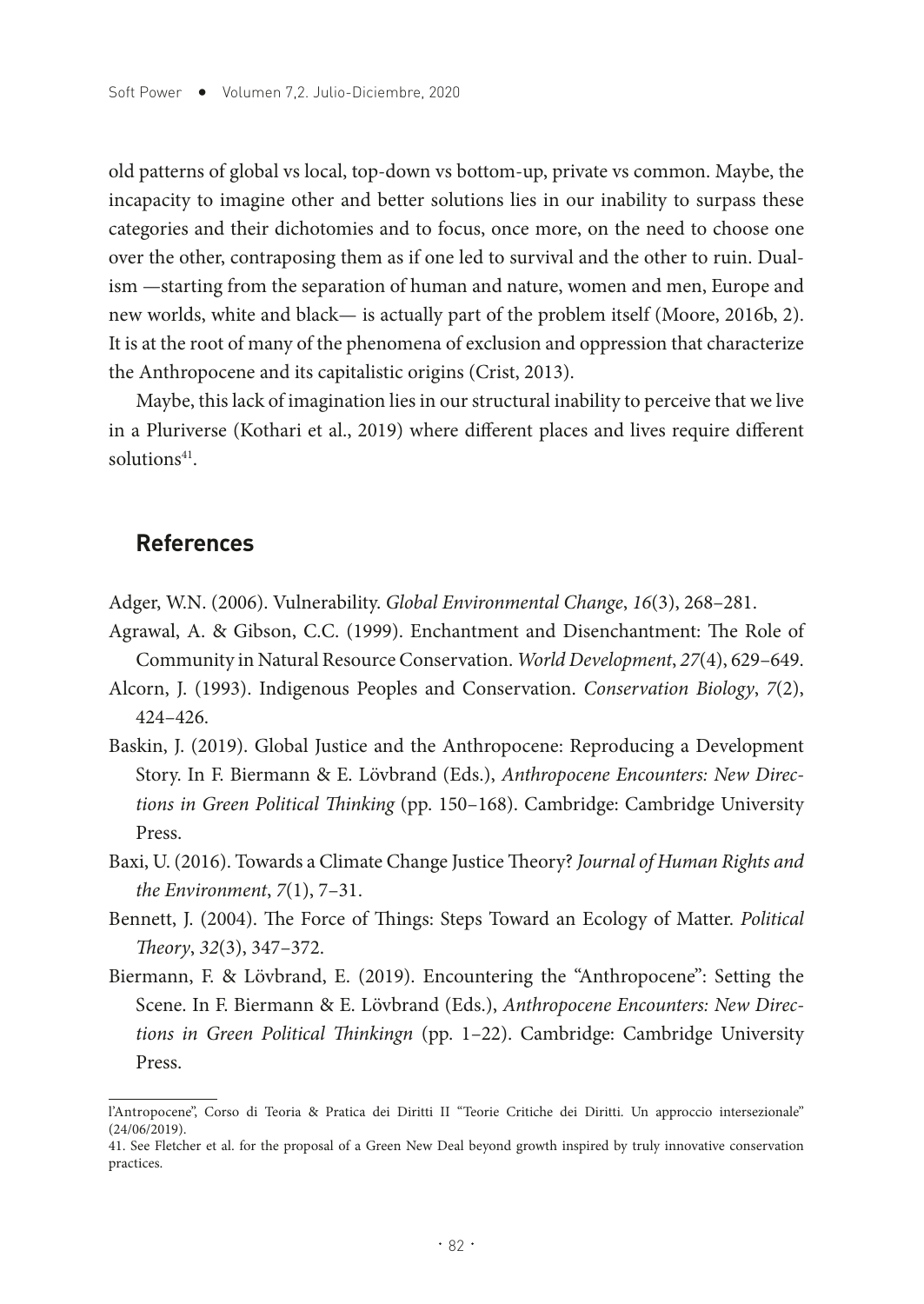- Brandon, K., Redford, K.H., Sanderson, S.E. (1998). *Parks in Peril: People, Politics, and Protected Areas*. Washington, DC: Island Press.
- Brechin, S.R., Wilshusen, P.R., Fortwangler, C.L., West, P.C. (2002). Beyond the Square Wheel: Toward a More Comprehensive Understanding of Biodiversity Conservation as Social and Political Process. *Society and Natural Resources*, *15*(1), 41–64.
- Campese, J. (2009). Rights-based Approaches to Conservation. An overview of concepts and questions. In T. Sunderland, J. Campese, T. Greiber, G. Oviedo (Eds.), *Rights-based Approaches. Exploring Issues and Opportunities for Conservation* (pp. 1–45). Bogor: International Union for the Conservation of Nature and IFOR.
- Cardesa-Salzmann, A. & Cocciolo, E. (2019). Global Governance, Sustainability and the Earth System: Critical Refections on the Role of Global Law. *Transnational Environmental Law*, *8*(3), 437–461.
- Castree, N. (2019). The "Anthropocene" in Global Change Science: Expertise, the Earth, and the Future Humanity. In F. Biermann & E. Lövbrand (Eds.), *Anthropocene Encounters: New Directions in Green Political Tinking* (pp. 25–49). Cambridge: Cambridge University Press.
- Cerutti, F. (2010a). Defning Risk, Motivating Responsibility and Rethinking Global Warming. *Science and Engineering Ethics*, *16*(3), 489–499.
- Cerutti, F. (2010b). Editor's Overview: A special issue on "risk and responsibility". *Science and Engineering Ethics*, *16*(3), 427–430.
- Chakrabarty, D. (2009). The Climate of History: Four Theses. *Critical Inquiry*, 35(2), 197–222.
- Chakrabarty, D. (2015). The Human Condition in the Anthropocene. *The Tanner Lectures in Human Values* (pp. 139–188). Yale University.
- Chakrabarty, D. (2018). The Seventh History and Theory Lecture: Anthropocene Time. *History and Theory*, 57(1), 5-32.
- Christensen, J. (2004). Win-Win Illusions. Over the Past Two Decades, Eforts to Heal the Rif between Poor People and Protected Areas Have Foundered. So What Next? *Conservation in Practice*, *5*(1), 12–19.
- Claus, A.C., Kai, C.M.A., Satterfield, T. (2010). The Roles of People in Conservation. In N.S. Sodhi & P.R. Ehrlich (Eds.), *Conservation Biology for All* (pp. 262–283). Oxford: Oxford University Press.
- Corbera, E. & Pascual, U. (2012). Ecosystem Services: Heed Social Goals. *Science*, *335*, 655–656.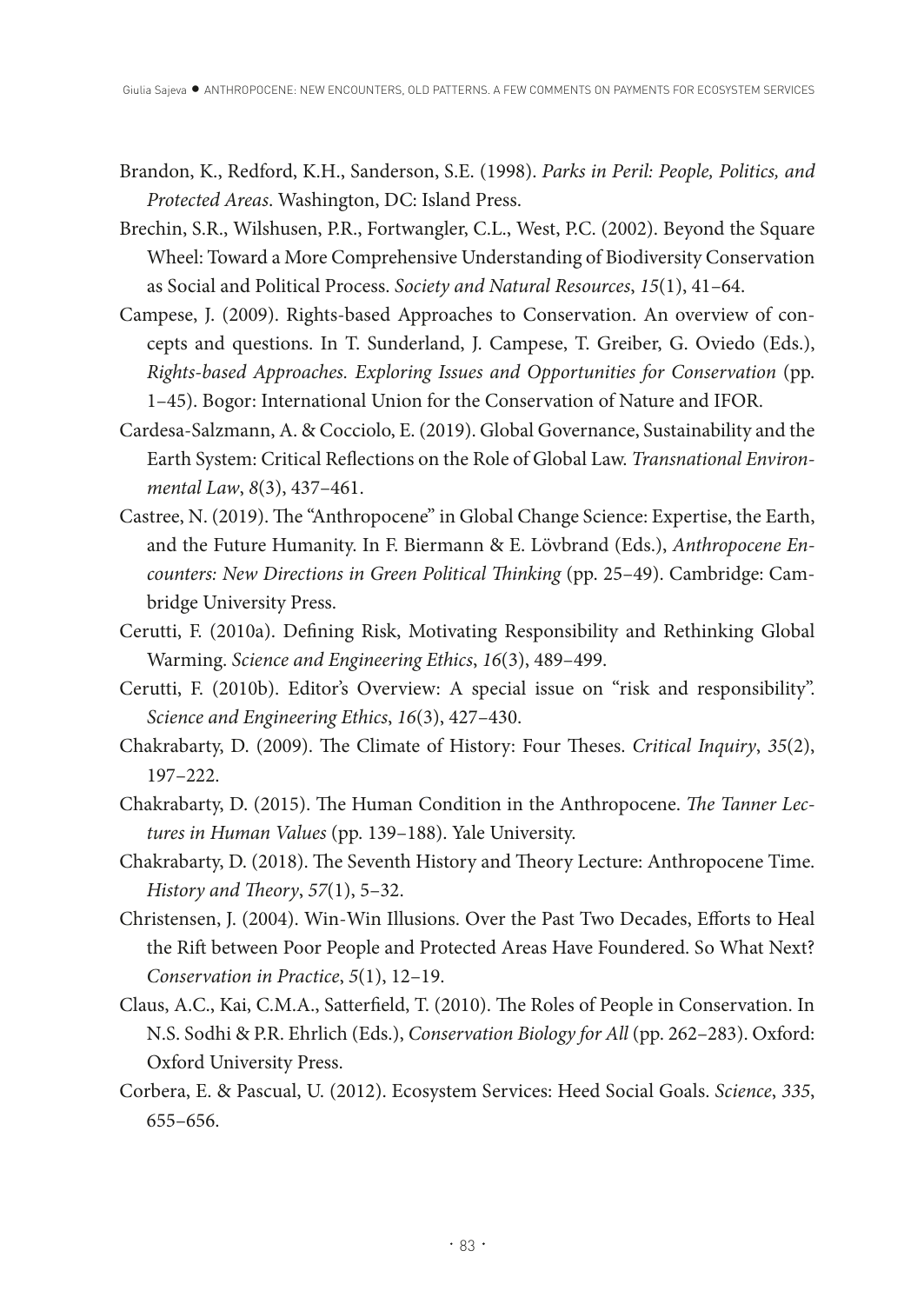- Cornwall, A. & Eade, D. (Eds.). (2010). *Deconstructing Development Discourse. Buzzwords and Fuzzwords.* Warwickshire: Practical Action Publishing in association with Oxfam.
- Costanza, R., Arge, R., Groot, R. De, Farber, S., Grasso, M., Hannon, B., Limburg, K., Naeem, S., O'Neill, R. V, Paruelo, J., Raskin, R. G., Sutton, P., & van den Belt, M. (1997). The value of the world' s ecosystem services and natural capital. *Nature*, *387*(6630), 253-260.
- Costanza, R., de Groot, R., Braat, L., Kubiszewski, I., Fioramonti, L., Sutton, P., Farber, S., & Grasso, M. (2017). Twenty years of ecosystem services: How far have we come and how far do we still need to go? *Ecosystem Services*, *28*, 2017, 1–16.
- Crist, E. (2016). On the Poverty of Our Nomenclature. In J.W. Moore (Ed.), *Anthropocene or Capitalocene? Nature, History and the Crisis of Capitalism (pp. 14–33).* Oakland: PM Press.
- Crutzen P.J. & Stoermer E.F. (2000). Te "Anthropocene". *Global Change Newsletter*, *41*, 17-18.
- Crutzen, P.J. (2002). Geology of Mankind. *Nature*, *415*, 23.
- D'Andrea, D. (2013). Humanity at Risk. In D. Innerarity & J. Solana (Eds.), *Humanity at Risk. The need for global governance* (pp. 107–120). London: Bloomsbury.
- Deutsch, L., Zalasiewicz, J, Williams, M., Richardson, K., Stefen, W., Crumley, C., Crutzen, P., et al. (2011). The Anthropocene: From Global Change to Planetary Stewardship. *Ambio: A Journal of the Human Environment*, *40*(7), 739–761.
- Díaz, S., Demissew, S., Carabias, J., Joly, C., Lonsdale, M., Ash, N., et al. (2015). The IPBES Conceptual Framework — Connecting Nature and People. *Current Opinion in Environmental Suistainability*, *14*, 1–16.
- Díaz, S., Pascual, U., Stenseke, M., Martín-López. B., Watson, R.T., Molnár, Z., Hill, R., et al. (2018). Assessing Nature's Contributions to People: Recognizing Culture, and Diverse Sources of Knowledge, Can Improve Assessments. *Science*, *359*(6373), 270-272.
- Ehrlich, P., & Ehrlich, A. (1981). *Extinction: The Causes and Consequences of the Disappearance of Species.* New York: Random House.
- Escobar, A. (2006). Post-development. In D.A. Clark (Ed.), *Te Elgar Companion to Development Studies* (pp. 447–451). Edward Elgar.
- Fletcher, R., Massarella, K., Kothari, A., Das, P., Dutta, A., & Büscher, B. (2020). A new future for conservation. Setting out the principles of post-growth conservation. *Progressive International*. Available on line at: https://progressive.international/blueprint/ e6e09a90-dc09-410d-af87-5d3339ad4ed3-fetcher-et-al-a-new-future-for-conservation/en.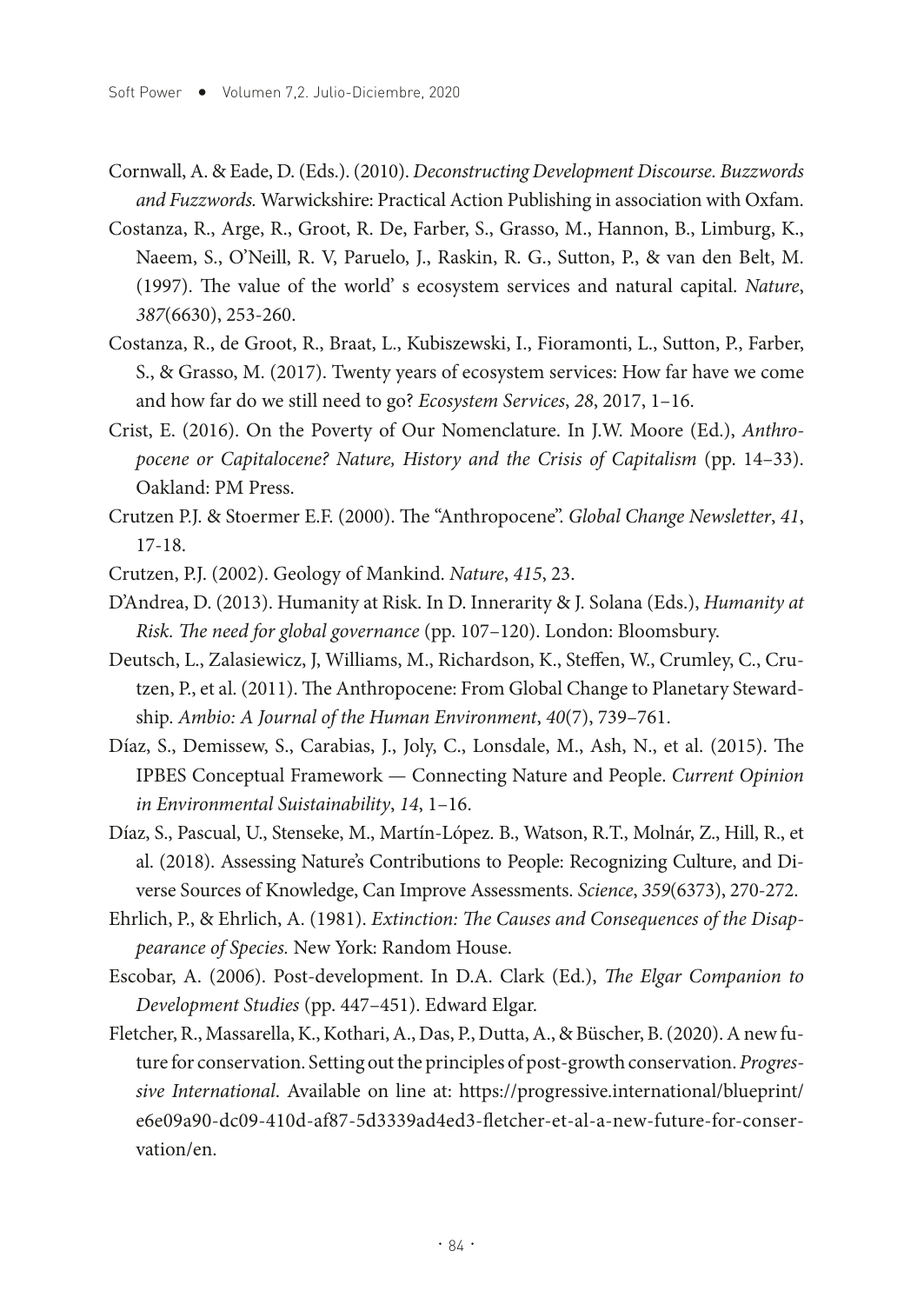- Gavin, M.C., McCarter, J., Mead, A., Berkes, F., Stepp, J.R., Peterson, D., Tang, R. (2015). Defning Biocultural Approaches to Conservation. *Trends in Ecology and Evolution*, *30*(3), 140–145.
- Grear, A. (2011). The Vulnerable Living Order: Human Rights and the Environment in a Critical and Philosophical Perspective. *Journal of Human Rights and the Environment*, *2*(1), 23–44.
- Hornborg, A. (2019). Colonialism in the Anthropocene: The Political Ecology of the Money-Energytechnology Complex. *Journal of Human Rights and the Environment*, *10*(1), 7–21.
- Huberman, D. (2009). *A Gateway to Payments for Ecosystem Services. Using Payments for Ecosystem Services for Livelihoods and Landscapes*. Gland: International Union for Conservation of Nature.
- Hughes, R., & Flintan, F. (2001). *Integrating Conservation and Development Experience: A review and bibliography of the ICDP literature*. London: International Institute for Environment and Development.
- Hummel, C., Poursanidis, D., Orenstein, D., Elliott, M., Adamescu, M.C., Cazacu, C., Ziv, G., Chrysoulakis, N., Meer Jaap van der, and Hummel, H. (2019). Protected Area Management: Fusion and Confusion with the Ecosystem Services Approach. *Science of the Total Environment*, *651*, 2432–2443.
- Jonas, H., Makagon, E.J., Roe, D. (2016). *Conservation Standards. From Rights to Responsibilities*. London: IIED Discussion Paper.
- Kinzig, A.P., Perrings, C., Chapin III, F.S., Polasky, S., Smith, V.K., Tilman, D., Turner, B.L. (2011). Paying for Ecosystem Services — Promise and Peril. *Science*, *334*, 603–604.
- Kolinjivadi, V., Hecken, V., Rodríguez de Francisco, J.C., Pelenc, J., Kosoy, N. (2017). As a Lock to a Key? Why Science Is More than Just an Instrument to Pay for Nature's Services. *Current Opinion in Environmental Sustainability*, *26*, 1–6.
- Kosoy N. & Corbera E. (2010). Payments for Ecosystem Services as Commodity Fetishism. *Ecological Economics*, *69*(6), 1228–1236.
- Kothari, A., Salleh, A., Escobar, A., Demaria, F., Acosta, A. (Eds.). (2019). *Pluriverse. A Post-Development Dictionary*. Tulika Books.
- Lele, S. (2013). Environmentalis, Justice and the Limits of Ecosystem Services Frameworks. In T. Sikor (Ed.), *The Justices and Injustices of Ecosystem Services* (pp. 119-139). London: Earthscan from Routledge.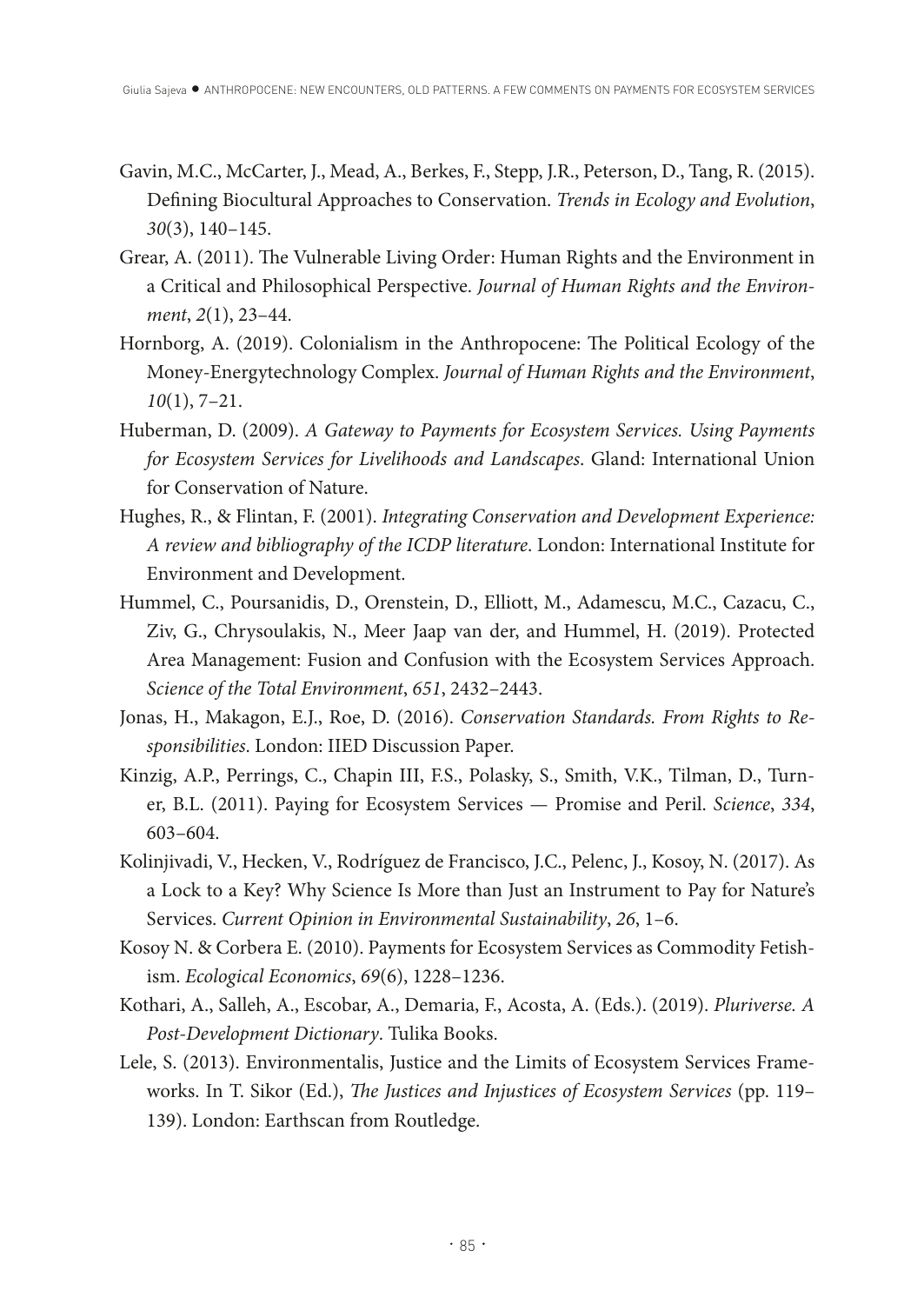- Leonardi, E. (2017). For a Critique of Neoliberal Green Economy. A Foucauldian perspective on ecological crisis and biomimicry. *Soft Power*, *5*(1), 169-185.
- Maffi, L. (2014). *Biocultural Approaches to Conservation and Development*. In L. Maffi & D. Ortixia (Eds.), *Biocultural Diversity Toolkit*. Terralingua.
- Malm, A. & Hornborg, A. (2014). The Geology of Mankind? A Critique of the Anthropocene Narrative. *Anthropocene Review*, *1*(1), 62–69.
- Marcenò, S. (2019). Abitare il mondo. Crisi ecologica e paradigmi securitari. *Jura Gentium*, *16*(1), 97–115.
- Martin-Ortega, J., Mesa-Jurado, M.A., Pineda-Vazquez, M., Novo, P. (2019). Nature Commodifcation: 'a Necessary Evil'? An Analysis of the Views of Environmental Professionals on Ecosystem Services-Based Approaches. *Ecosystem Services*, *37*, 100926.
- Mcafee, K. (2012). The Contradictory Logic of Global Ecosystem Services Markets. *Development and Change*, *43*(1), 105–131.
- Mcneill, J.R. & Engelke, P. 2014. *Te Great Acceleration: An Environmental History of the Anthropocene since 1945*. Cambridge (Mass.), London: Harvard University Press.
- Millennium Ecosystem Assessment. (2005). *Ecosystem and Human Well-Being: Synthesis*. Washington, DC: Island Press.
- Moore, J.W. (2016a). *Te Rise of Cheap Nature*. In J.W. Moore (Ed.), *Anthropocene or Capitalocene? Nature, History and the Crisis of Capitalism* (pp. 78–115). Oakland: PM Press.
- Moore, J.W. (2016b). Introduction. In J.W. Moore (Ed.), *Anthropocene or Capitalocene? Nature, History and the Crisis of Capitalism* (pp. 1-11). Oakland: PM Press.
- Muradian, R., Arsel, M., Pellegrini, L., Adaman, F., Aguilar, B., Agarwal, B., Corbera, E., et al. (2013). Payments for Ecosystem Services and the Fatal Attraction of Win-Win Solutions. *Conservation Letters*, *6*(4), 274–279.
- Pascua, P.A., McMillen, H., Ticktin, T., Vaughan, M., Winter, K.B. (2017). Beyond services: A process and framework to incorporate cultural, genealogical, place-based, and indigenous relationships in ecosystem service assessments. *Ecosystem Services*, *26*, 465–475.
- Pascual, U., Phelps, J., Garmendia, E., Brown, K., Corbera, E., Martin, A., Gomez-Baggethun, E., Muradian, R. (2014). Social Equity Matters in Payments for Ecosystem Services. *BioScience*, *64*(11), 1027–1036.
- Pellizzoni, L. (2017). New Materialism and Runaway Capitalism: a Critical Assessment. *Soft Power*, *5*(1), 63–82.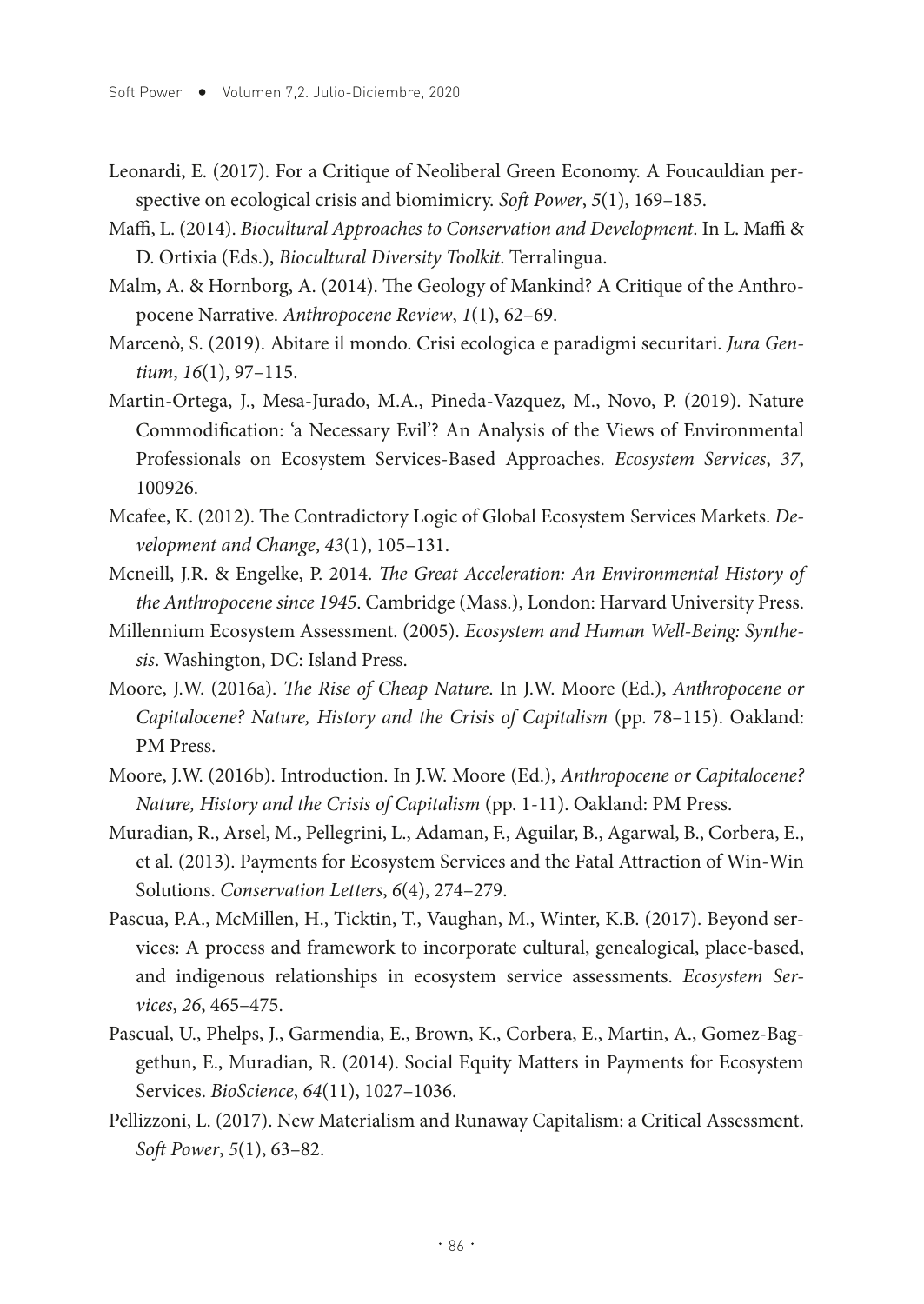- Petheram, L., Campbell, B.M. (2010). Listening to Locals on Payment for Environmental Services. *Journal of Environmental Management*, *91*(5), 1139–1149.
- Polanyi, K. (1944). *The Great Transformation*. New York: Farrar & Rinehart.
- Pulcini, E. (2010). The Responsible Subject in the Global Age. *Science and Engineering Ethics*, *16*(3), 447–461.
- Redford, K.H. & Sanderson, S.E. (1992). The Brief, Barren Marriage of Biodiversity and Sustainability. *Bulletin of the Ecological Society of America*, *73*(1), 36–39.
- Reed, M.S. (2008). Stakeholder Participation for Environmental Management: a Literature Review. *Biological Conservation*, *141*(10), 2417–2431.
- Sachs, W. (2019). The Development Dictionary Revisited. In A. Kothari, A. Salleh, A. Escobar, F. Demaria, & A. Acosta (Eds.), *Pluriverse. A Post-Development Dictionary* (pp. xi–xvi). Tulika Books.
- Sachs, W. (Ed.). (1992). *The Development Dictionary. A Guide to Knowledge as Power*. London: Zed Books.
- Sands P., Peel, J., Fabra, A., MacKenzie, R. (2012). *Principles of International Environmental Law*. Cambridge: Cambridge University Press.
- Serres, M. (1990). *Le Contrat Naturel*. Editions Francois Bourin.
- Sikor, T. (Ed.). (2013). *The Justices and Injustices of ecosystem services*. London: Earthscan from Routledge.
- Srinivasan, S. (2015). Economic Valuation and Option-based Payments for Ecosystem Services. *Mitigation and Adaptation Strategies for Global Change*, *20*(7), 1055–1077.
- Steffen, W., Broadgate, W., Deutsch, L., Gaffney, O., Ludwig, C. (2015). The Trajectory of the Anthropocene: The Great Acceleration. *Anthropocene Review*, 2(1), 81-98.
- Steffen, W., Grinevald, J., Crutzen, P., Mcneill, J. (2011). The Anthropocene: Conceptual and Historical Perspectives. *Philosophical Transactions of the Royal Society*, *369*(1938), 842–867.
- Subcommission on Quaternary Stratigraphy. (2019). *Working Group on the Anthropocene*. Available online at http://quaternary.stratigraphy.org/working-groups/anthropocene/.
- Subramanian, M. (21 may 2019). Anthropocene Now: infuential panel votes to recognize Earth's new epoch. *Nature*. Available online at https://www.nature.com/articles/ d41586-019-01641-5.
- United Nations General Assembly. (2016). *Report of the Special Rapporteur of the Human Rights Council on the Rights of Indigenous Peoples, Victoria Tauli-Corpuz* (A/71/229).